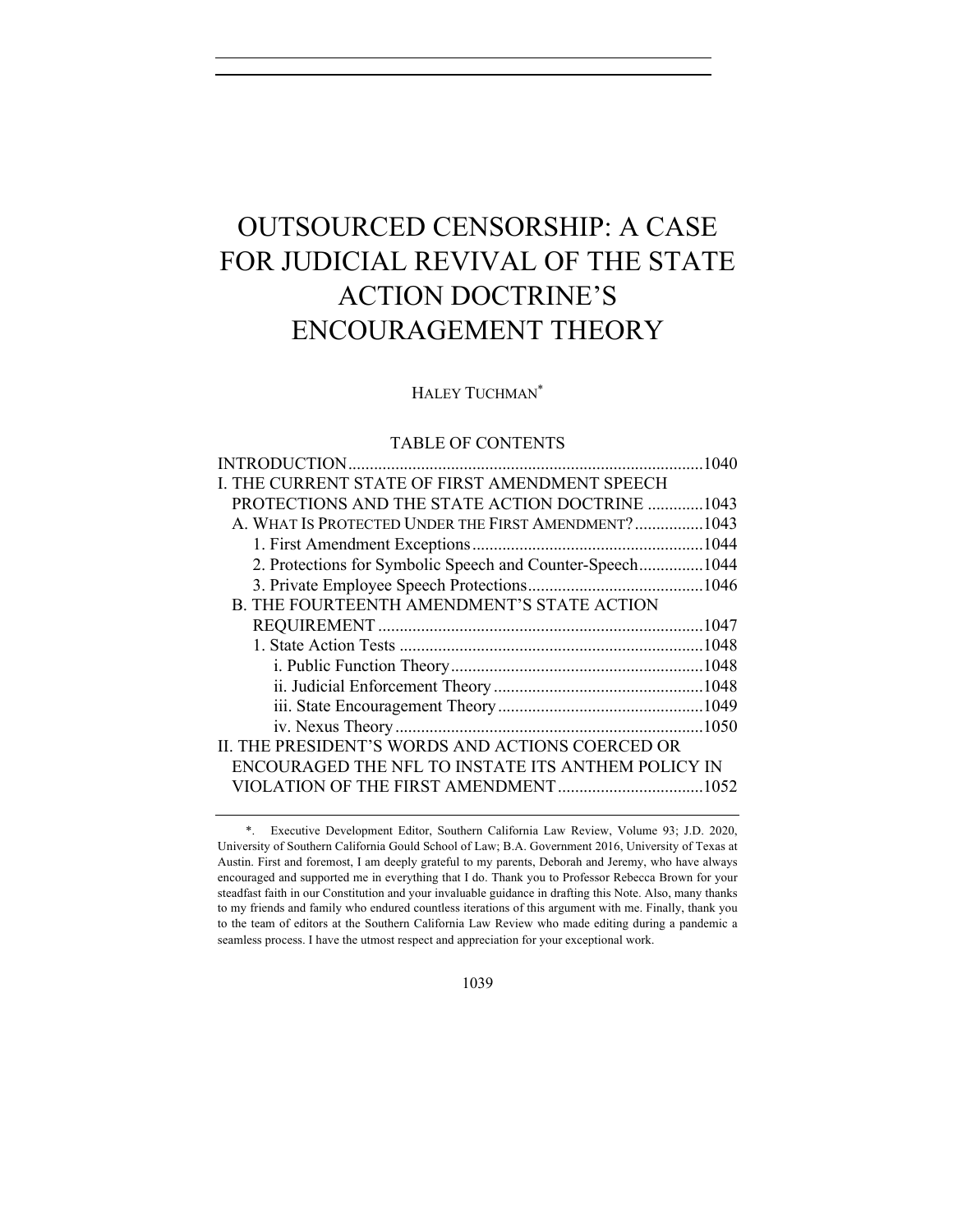| 1040                                                        | <i>SOUTHERN CALIFORNIA LAW REVIEW</i>        | [Vol. 93:1039] |  |
|-------------------------------------------------------------|----------------------------------------------|----------------|--|
|                                                             |                                              |                |  |
| B. PRESIDENT TRUMP'S CRITICISM AND THE LEAD-UP TO THE NFL'S |                                              |                |  |
|                                                             |                                              |                |  |
| C. ANALYZING THE PRESIDENT'S ROLE IN VIOLATING THE FIRST    |                                              |                |  |
|                                                             |                                              |                |  |
|                                                             | <b>III. THE GROWING DANGER OF OUTSOURCED</b> |                |  |
|                                                             |                                              |                |  |
|                                                             |                                              |                |  |
|                                                             |                                              |                |  |
|                                                             | C. SOCIAL MEDIA AND TECHNOLOGY COMPANIES1063 |                |  |
| IV. THE COURT MUST REVIVE THE STATE ACTION DOCTRINE'S       |                                              |                |  |
|                                                             |                                              |                |  |

#### INTRODUCTION

CONCLUSION .......................................................................................1067

In May 2018, in response to nearly two years of player protests, the National Football League ("NFL") released a statement that it would now require all players to stand for the National Anthem. Specifically, the League's well-known anthem policy mandated, in part, that, "[a]ll team and league personnel on the field shall stand and show respect for the flag and the anthem," "[p]ersonnel who choose not to stand for the anthem may stay in the locker room or in a similar location off the field until after the anthem has been performed," "[a] club will be fined by the League if its personnel are on the field and do not stand and show respect for the flag and the anthem," and "[t]he commissioner will impose appropriate discipline on league personnel who do not stand and show respect for the flag and the anthem."<sup>1</sup> While the policy sparked a thorough debate on the bounds of the First Amendment (namely, whether the NFL as a private employer could restrict its players' rights to protest) many began to wonder, what exactly spurred the League's decision?

In the 1960's, when states sought to evade constitutional antidiscrimination standards by encouraging private parties to commit acts of racial discrimination that the states themselves could not, the Supreme Court responded by adopting a broader view of state action. Recognizing that licensees, lessees, contractors, and other private actors imbued with a semblance of state authority were claiming the freedom to discriminate because they did not act with or under explicit state authority, the Court

<sup>1</sup>*. Roger Goodell's Statement on National Anthem Policy*, NFL (May 23, 2018, 5:15 AM), http://www.nfl.com/news/story/0ap3000000933962/article/roger-goodells-statement-on-national-anthe m-policy [https://perma.cc/BUA5-TPVD].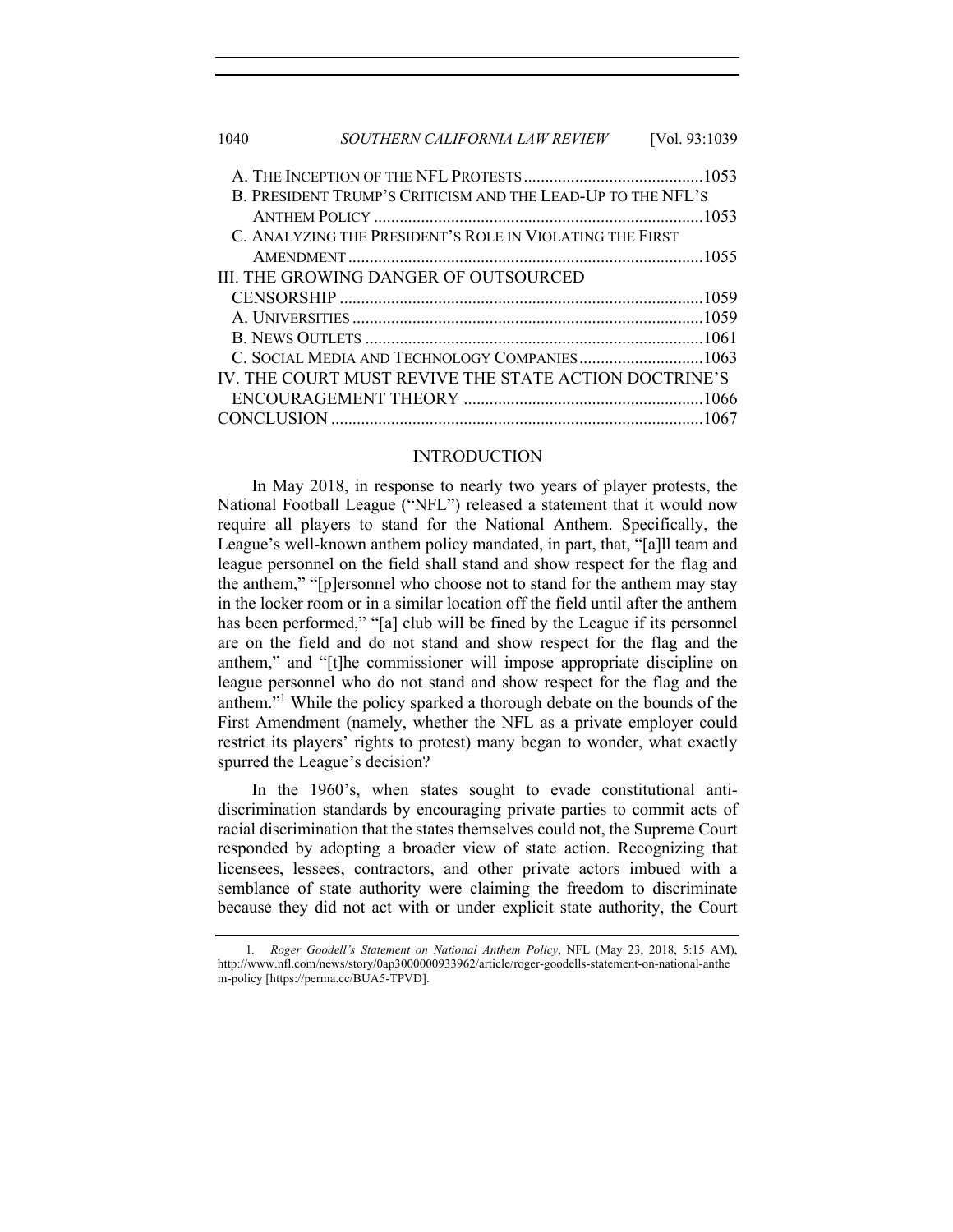expanded the Fourteenth Amendment's reach to inhibit the evasion of its requirements. Unfortunately, as the Civil Rights movement subsided, so did the Court's new, more rigorous standard. During the 1970's and 1980's the Burger Court severely curtailed the doctrine's reach, refusing to follow its expanded interpretation "in almost every case presenting a state action issue."2 As a result, any broad notion of the state action doctrine was functionally abandoned.

While overt state-sanctioned race discrimination may no longer present the same threat to constitutional values that it did when the Warren Court took on the problem, a different kind of constitutional evasion has flourished under the Court's current understanding of which private entities are subject to First Amendment behavioral constraints. As it stands, the NFL's 2018 anthem policy, various acts by private universities, changes in the media landscape, and social media companies' policies and priorities, are all considered beyond the Constitution's reach because state actors do not nominally commit these speech restrictions. But under a view of state action similar to that adopted by the Warren Court, some of these nominally "private" actions would be better understood as sufficiently encouraged by government action to warrant First Amendment analysis. Just as threats to racial equality were a focal point of the Warren Court's jurisprudence, threats to freedom of speech, in the form of outsourced censorship, present problems of equal concern today. In an era in which constitutional and presidential norms have broken down<sup>3</sup> due to President Trump's regular attacks on, and attempts to censor, private employees, universities, the press, and private corporations, the Court must revive discarded precedent and once again hold private actors accountable for state-coerced or encouraged behavior that would be independently unconstitutional if undertaken by the state.

Reworking the state action doctrine is not a new idea—some scholars have argued for radically expanded notions of the standard, $4$  while others have called for its elimination altogether.<sup>5</sup> And even though recent

<sup>2.</sup> Erwin Chemerinsky, *Rethinking State Action*, 80 NW. U. L. REV. 503, 505 n.10 (1985) (describing cases in which the Court held no state action existed despite factual similarities to earlier cases in which state action was present).

<sup>3</sup>*. See* Sonja R. West, *Suing the President for First Amendment Violations*, 71 OKLA. L. REV. 321, 321–25 (2018).

<sup>4.</sup> Professor Jesse Choper argued for a new judicial standard known as "power theory," suggesting that "conduct of a private individual or organization that has a widespread and fundamental impact on other private individuals should be held to the obligations that the Constitution imposes on the state." Jesse H. Choper, Commentary, *Thoughts on State Action: The "Government Function" and "Power Theory" Approaches*, WASH. U. L. REV. 757, 777 (1979).

<sup>5.</sup> Professor Erwin Chemerinsky adopted a rights-based approach in questioning the state action doctrine's utility, and concluded it was "time to begin rethinking state action . . . [and] ask why infringements of the most basic values—speech, privacy, and equality—should be tolerated just because the violator is a private entity rather than the government." Chemerinsky, *supra* note 2, at 505.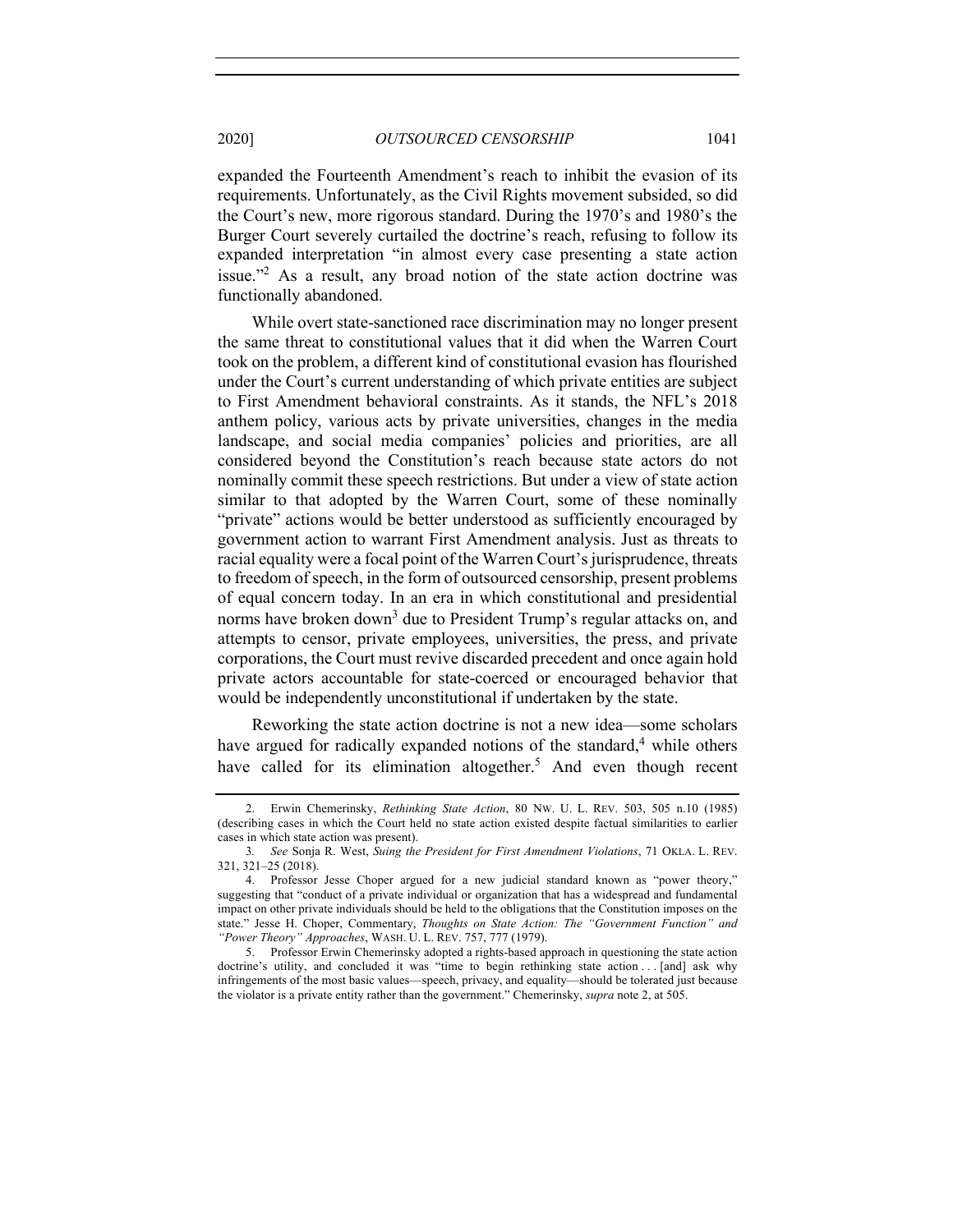scholarship has focused on the extent to which private employers like the NFL may restrict its players' free speech rights, $6$  and other scholars have explored the mechanisms by which individuals could sue the President directly for raising First Amendment violations, $\lambda$  this note utilizes the NFL's anthem policy as a case study to illustrate the dangers of a state action doctrine that holds neither the government nor private actors accountable for their constitutional violations.

Part I traces the evolution of First and Fourteenth Amendment jurisprudence and examines the existing doctrine as it pertains to the NFL's anthem policy. Although the Court has developed a patchwork of state action tests over the years, this Note focuses specifically on the impact and necessity of expanding the state encouragement theory. Part II proposes that the President unconstitutionally coerced and influenced the NFL to change its longstanding anthem policy by unleashing a calculated media firestorm, encouraging fans to boycott games, and threatening to revoke the league's tax-exempt status. Trump's success in employing these unprecedented tactics to suppress speech he deemed objectionable exemplifies his willingness to disregard constitutional principles and norms in pursuit of unfettered executive control. Overall, the government's ability to influence the NFL to depart from its longstanding position, and censor player protests, sets a frightening precedent. Part III focuses on the vulnerability of three private actors: universities, news outlets, and social media and technology companies, and assesses the mounting danger of outsourced censorship beyond the NFL. Part IV argues that the Court has abdicated a core part of its role as a co-equal branch of government by abandoning formerly-broad notions of state action and allowing the Executive Branch to hide behind private actors.

In order to combat the growing threat of outsourced censorship, the Court must revive the state encouragement theory and unequivocally apply the doctrine to cases in which the government has manifestly coerced or influenced a private actor's speech restrictions. The future of the First Amendment is at a crossroads, and if the Court continues to turn a blind eye to the Executive's constitutional abuses, truly meaningful speech or press

<sup>6</sup>*. See generally, e.g.*, Sarah Brown & Natasha Brison, *More than an Athlete: Constitutional and Contractual Analysis of Activism in Professional Sports*, 7 ARIZ. ST. SPORTS & ENT. L.J. 249, 264 (2018) (discussing the constitutionality of past and present athlete activism under and current major-league contract law); Marc Edelman, *Standing to Kneel: Analyzing NFL Players' Freedom to Protest During the Playing of the U.S. National Anthem*, 86 FORDHAM L. REV. ONLINE 1 (2018) (discussing various protections NFL players may have to engage in protests); Jonathan G. Finck, Note, *Can NFL Players Be Punished for Kneeling? An Analysis of the Banter Surrounding the Star-Spangled Banner*, U. DEN. SPORTS & ENT. L.J. 125 (2018) (analyzing the constitutionality of the NFL punishing player protests).

<sup>7</sup>*. See* West, *supra* note 3.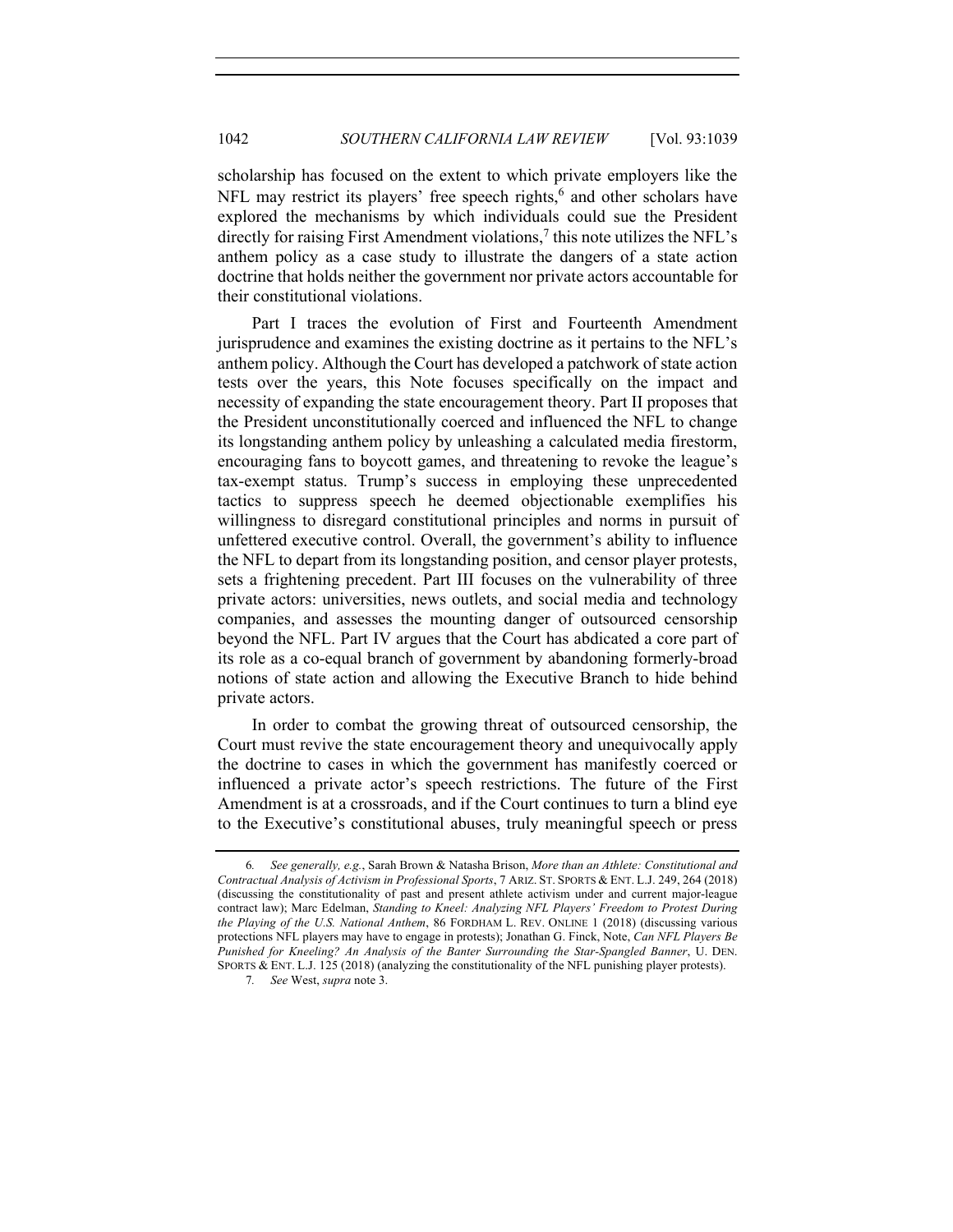protections will cease to exist.

# I. THE CURRENT STATE OF FIRST AMENDMENT SPEECH PROTECTIONS AND THE STATE ACTION DOCTRINE

Any analysis of the constitutional problems posed by the NFL's reaction to Trump's rhetoric requires a thorough examination of both the First and Fourteenth Amendments. The First Amendment is patently relevant because the NFL's policy prohibited a player from exhibiting expressive conduct on the field during the national anthem.8 The Fourteenth Amendment is related because professional sports leagues are ordinarily classified as private actors<sup>9</sup> with the power to evade almost all of the First Amendment's reach.

Unfortunately, acquiring a sufficient understanding proves challenging when such an incoherent standard emerges at the convergence of these two amendments.<sup>10</sup> This section will trace the evolution of the First and Fourteenth Amendments and explore the current tests the Court employs to determine what constitutes state action, in an attempt to untangle the complex relationship between speech, state actors, and private actors.

### A. WHAT IS PROTECTED UNDER THE FIRST AMENDMENT?

The First Amendment's free speech clause is perhaps one of the most well-known and fiercely defended constitutional rights in modern history.<sup>11</sup> The text provides: "Congress shall make no law respecting an establishment of religion, or prohibiting the free exercise thereof; or abridging the freedom of speech, or of the press; or the right of the people peaceably to assemble, and to petition the Government for a redress of grievances."12

<sup>8.</sup> *Roger Goodell's Statement on National Anthem Policy*, *supra* note 1.

<sup>9.</sup> Christopher J. McKinny, Comment, *Professional Sports Leagues and the First Amendment: A Closed Marketplace*, 13 MARQ. SPORTS L. REV. 223, 232 (2003). *But see* Ludtke v. Kuhn, 461 F. Supp. 86, 93–94 (S.D.N.Y. 1978) (holding that New York City's substantial financial involvement with the Yankees and its stadium was sufficient to make its commissioner's policy state action).

<sup>10</sup>*. See* Stephen K. Wirth, Note, *State Action, Government Speech, and the Narrowing Spectrum of Private, Protected Speech*, 99 CORNELL L. REV. 485, 493 (2014) ("Taken together, the various threads of the state-action doctrine form a patchwork of rules but no consistent standard.").

<sup>11</sup>*. See Americans Are Poorly Informed About Basic Constitutional Provisions*, ANNENBERG PUB. POL'Y CTR. (Sept. 12, 2017), https://www.annenbergpublicpolicycenter.org/americans-are-poorlyinformed-about-basic-constitutional-provisions [https://perma.cc/Y5AP-DVW8] ("Nearly half of those surveyed (48 percent) say that freedom of speech is a right guaranteed by the First Amendment. But, unprompted, 37 percent could not name any First Amendment rights. And far fewer people could name the other First Amendment rights: 15 percent of respondents say freedom of religion; 14 percent say freedom of the press; 10 percent say the freedom of assembly; and only 3 percent say the right to petition the government.").

<sup>12.</sup> U.S. CONST. amend. I.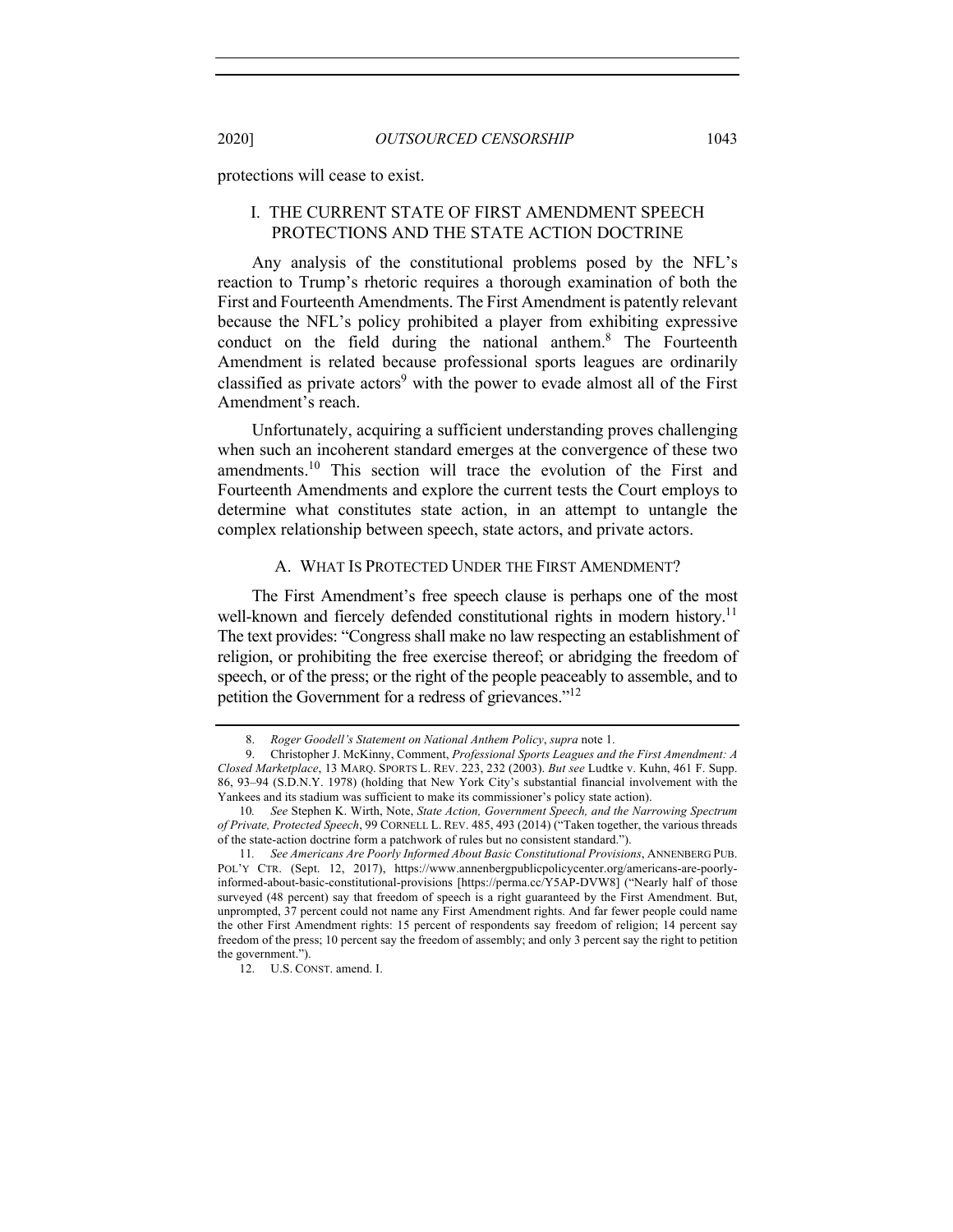#### 1. First Amendment Exceptions

At first glance, the relevant portion, "Congress shall make no law  $\ldots$  abridging the freedom of speech," appears rhetorically unlimited.<sup>13</sup> However, First Amendment jurisprudence has evolved to exclude entire categories of speech from protection, and the power of judicial review entrusts courts with the lofty responsibility of determining exactly what and who falls under the First Amendment's protective wing.<sup>14</sup>

Although not exclusively limited to these categories, the Court has carved out exceptions for obscenity, defamation, and fighting words, labeling this speech as that which is "of such slight social value," that any of its plausible benefits will not outweigh the government's interest in "order and morality."15 Other categories of speech and speakers also receive diminished First Amendment protections. For example, commercial speech may be suppressed if it is inaccurate or "related to illegal activity,"<sup>16</sup> and K-12 schools may censor ordinarily protected student speech when it is "inconsistent with the school's 'basic educational mission.' "<sup>17</sup> Despite these exceptions, which are undoubtedly the result of historical "struggles and compromises," modern First Amendment jurisprudence has ultimately left America with the most "fierce and stringent . . . system of legal protection for speech" in the developed world.<sup>18</sup>

# 2. Protections for Symbolic Speech and Counter-Speech

The Court has decided that both the freedoms of speech and expression also extend to symbolic speech.<sup>19</sup> While not necessarily spoken or written word, an act constitutes presumably protectable symbolic speech if it is "sufficiently imbued with elements of communication."20 In *Texas v.* 

<sup>13.</sup> *Id.*

<sup>14</sup>*. See* Howard M. Wasserman, *Symbolic Counter-Speech*, 12 WM. & MARY BILL RTS. J. 367, 414 (2004) (arguing that the First Amendment "actually fears participation by the people, trusting courts to respect and protect dissenters, to be tolerant of opposing views, and to protect vulnerable minorities from the will of political majorities").

<sup>15</sup>*.* R.A.V. v. St. Paul, 505 U.S. 377, 382–83 (1992) (quoting Chaplinsky v. New Hampshire, 315 U.S. 568, 572 (1942)).

<sup>16</sup>*.* Cent. Hudson Gas & Elec. Corp. v. Pub. Serv. Comm'n, 447 U.S. 557, 563–64 (1980).

<sup>17</sup>*.* Hazelwood Sch. Dist. v. Kuhlmeier, 484 U.S. 260, 266–67 (1988) (quoting Bethel Sch. Dist. v. Fraser, 478 U.S. 675, 685 (1986)).

<sup>18.</sup> Charles Fried, *The New First Amendment Jurisprudence: A Threat to Liberty*, 59 U. CHI. L. REV. 225, 229 (1992).

<sup>19</sup>*. See* Wasserman, *supra* note 14. *But see* Texas v. Johnson, 491 U.S. 397, 406 (1989) ("The government generally has a freer hand in restricting expressive conduct than it has in restricting the written or spoken word.").

<sup>20</sup>*. Johnson*, 491 U.S. at 406 (quoting Spence v. Washington, 418 U.S. 405, 409 (1974)); *see also*  Rumsfeld v. F. for Acad. & Inst. Rts., Inc., 547 U.S. 47, 65–66 (2006) ("[W]e have extended First Amendment protection only to conduct that is inherently expressive.").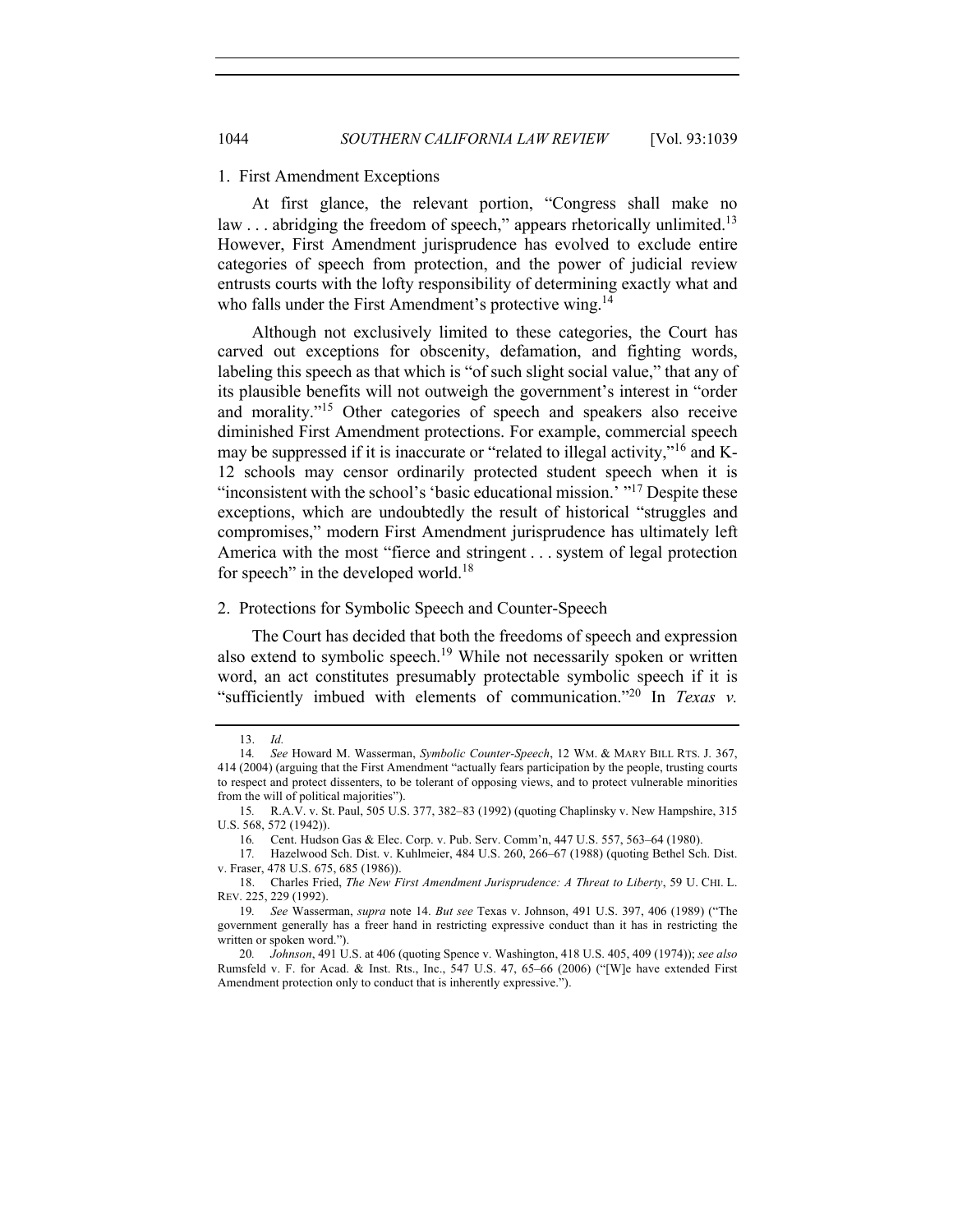*Johnson*, the Court struck down a Texas law that prohibited burning the American flag because the act did not threaten the state interest of maintaining the peace, nor did it represent anything other than speech itself.<sup>21</sup> The Court also rejected Texas's stated interest in preserving the flag as a symbol of nationhood and unity, affirming that "the government may not prohibit the expression of an idea simply because society finds [it] offensive or disagreeable."<sup>22</sup>

However, symbolic speech has not always been deemed worthy of judicial protection—it may be regulated if the government can show that the law in question furthers a substantial interest unrelated to the suppression of free speech, and that any incidental restrictions on speech are "no greater than [what are] essential" to further that interest.<sup>23</sup> In *United States v. O'Brien*, a federal law criminalized knowingly destroying a draft card.<sup>24</sup> The defendant, who was convicted for burning his draft card, argued that the law abridged his right to protest the draft and the Vietnam War.<sup>25</sup> The Court upheld the conviction because the government showed that the physical card aided the proper function of the draft system by providing proof of registration, a means for contact between drafters and draftees, and by preventing fraudulent efforts to join or escape the armed forces.<sup>26</sup> Furthermore, the law did not inherently restrict the message that draft card burning promoted, as protesters could still espouse anti-war rhetoric in public.

The First Amendment also protects an actor's nonparticipation in a symbolic activity, $27$  which some have classified as "symbolic counterspeech."28 *West Virginia State Board of Education v. Barnette* invalidated a public school resolution that compelled students to salute the flag and recite the Pledge of Allegiance because it infringed on the students' nonparticipation rights.<sup>29</sup> While the government argued that the policy was an important tool to foster national unity, Justice Jackson's opinion warned of the perils of nationalism, and specifically critiqued the government's attempts to compel patriotism.<sup>30</sup> Perhaps because *Barnette* was argued

<sup>21.</sup> *Johnson*, 491 U.S. at 407–10.

<sup>22</sup>*. Id*. at 410–20.

<sup>23</sup>*.* United States v. O'Brien, 391 U.S. 367, 377 (1968).

<sup>24</sup>*. Id.* at 375.

<sup>25</sup>*. Id.* at 376.

<sup>26</sup>*. Id.* at 378–80.

<sup>27</sup>*. See* W. Va. St. Bd. of Educ. v. Barnette, 319 U.S. 624 (1943) (overruling Minersville Sch. Dist. v. Gobitis, 310 U.S. 586 (1940)).

<sup>28.</sup> Wasserman, *supra* note 14, at 369.

<sup>29</sup>*. See Barnette*, 319 U.S. at 642.

<sup>30</sup>*. Id.* at 640–42 ("To believe that patriotism will not flourish if patriotic ceremonies are voluntary and spontaneous instead of a compulsory routine is to make an unflattering estimate of the appeal of our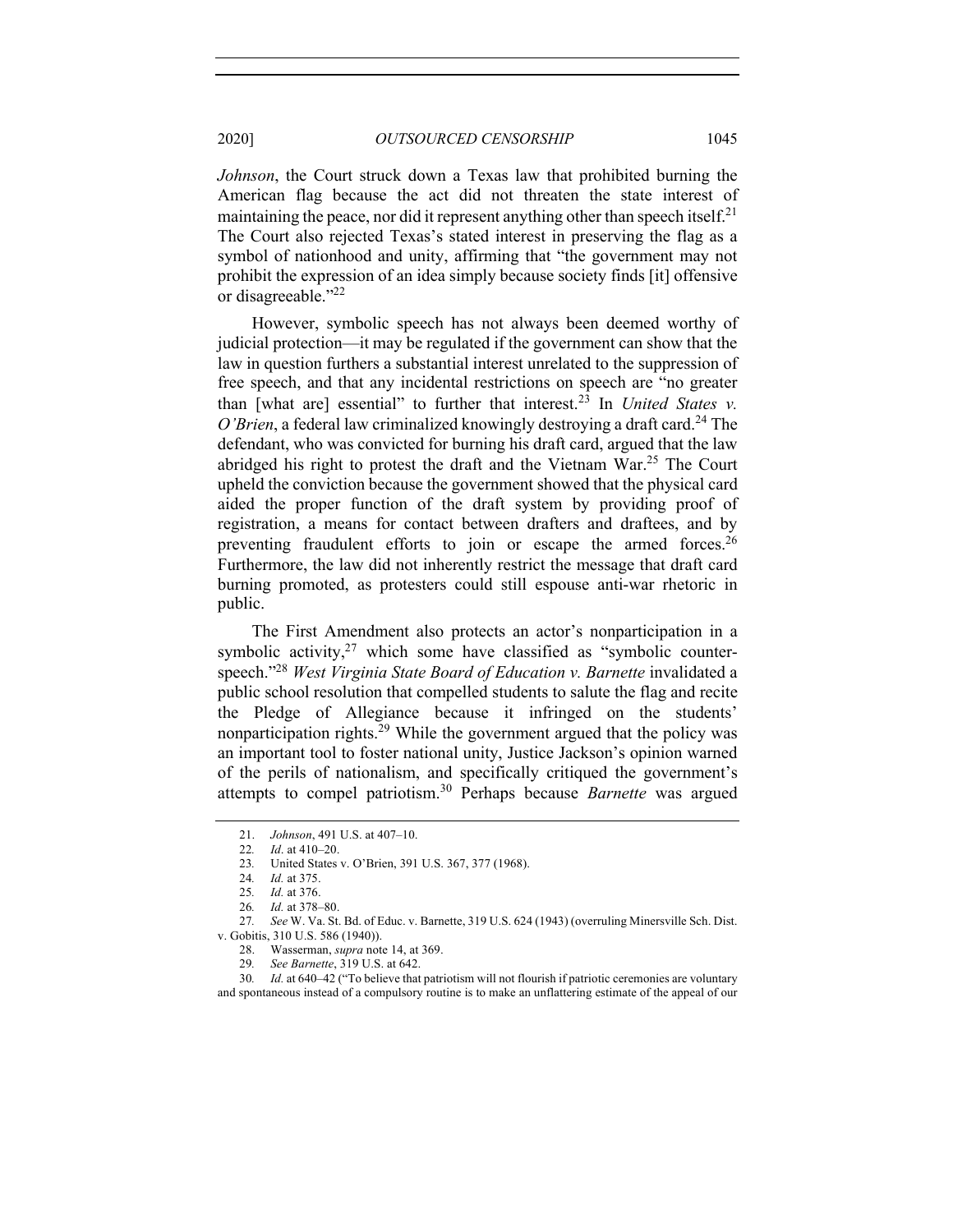during World War II, the opinion reads as a cautionary tale, as Justice Jackson powerfully rejected a regime that prescribes "what shall be orthodox in politics, nationalism, religion or other matters of opinion."<sup>31</sup> That is why refusing to participate in a national ritual like the Pledge or the anthem is so powerful—because the actor's nonparticipation implicitly recognizes the significance of that symbol and imbues it with a message contrary to or separate from its ordinary meaning.<sup>32</sup>

# 3. Private Employee Speech Protections

While private employees are not afforded strong speech protections in the scope of their employment, limited exceptions exist to prevent employer overreach. One such law is the National Labor Relations Act, which protects an employee's right to engage in "concerted activities for . . . mutual aid or protection."<sup>33</sup> Scholars are split on how to interpret this. Some recognize it narrowly, applying only to collective speech that protests working conditions,34 while others construe it broadly to protect "political advocacy around issues that affect" employees' lives.35 Other federal laws safeguarding employee speech include the Sarbanes-Oxley Act of 2000, which extended protections to whistleblowers at public and private companies,<sup>36</sup> and Title VII of the Civil Rights Act of 1964, which forbids employer retaliation if an employee reports discriminatory conduct on the basis of race, color, national origin, sex, or religion.37

Robust protections also exist at the state level. For example, Connecticut prevents private employers from disciplining or firing employees for exercising any right guaranteed by the First Amendment, as long as their exercise does not "materially interfere with the employee's . . . job performance or the working relationship between the employee and the employer."<sup>38</sup>

institutions to free minds.").

<sup>31</sup>*. Id.* at 642.

<sup>32</sup>*. See* Wasserman, *supra* note 14, at 398–99.

<sup>33.</sup> 29 U.S.C. § 157 (2018).

<sup>34.</sup> E. Gary Spitko, *Workplace Speech Protections and the NFL Player National Anthem Protests*, MARKKULA CTR. FOR APPLIED ETHICS (Sept. 7, 2018), https://www.scu.edu/ethics/all-aboutethics/workplace-speech-protections-and-the-nfl-player-national-anthem-protests [https://perma.cc/4KZ 3-7HML].

<sup>35.</sup> Benjamin Sachs & Noah Zatz, *The Law Is on the N.F.L. Players' Side*, N.Y. TIMES (Oct. 17, 2017), https://www.nytimes.com/2017/10/17/opinion/law-nfl-protests.html [https://perma.cc/TG7U-LX9Y].

<sup>36</sup>*.* Lawson v. FMR LLC, 571 U.S. 429, 435–37 (2014).

<sup>37.</sup> 42 U.S.C. § 2000e-3 (2018).

<sup>38.</sup> Conn. Gen. Stat. Ann. § 31-51q.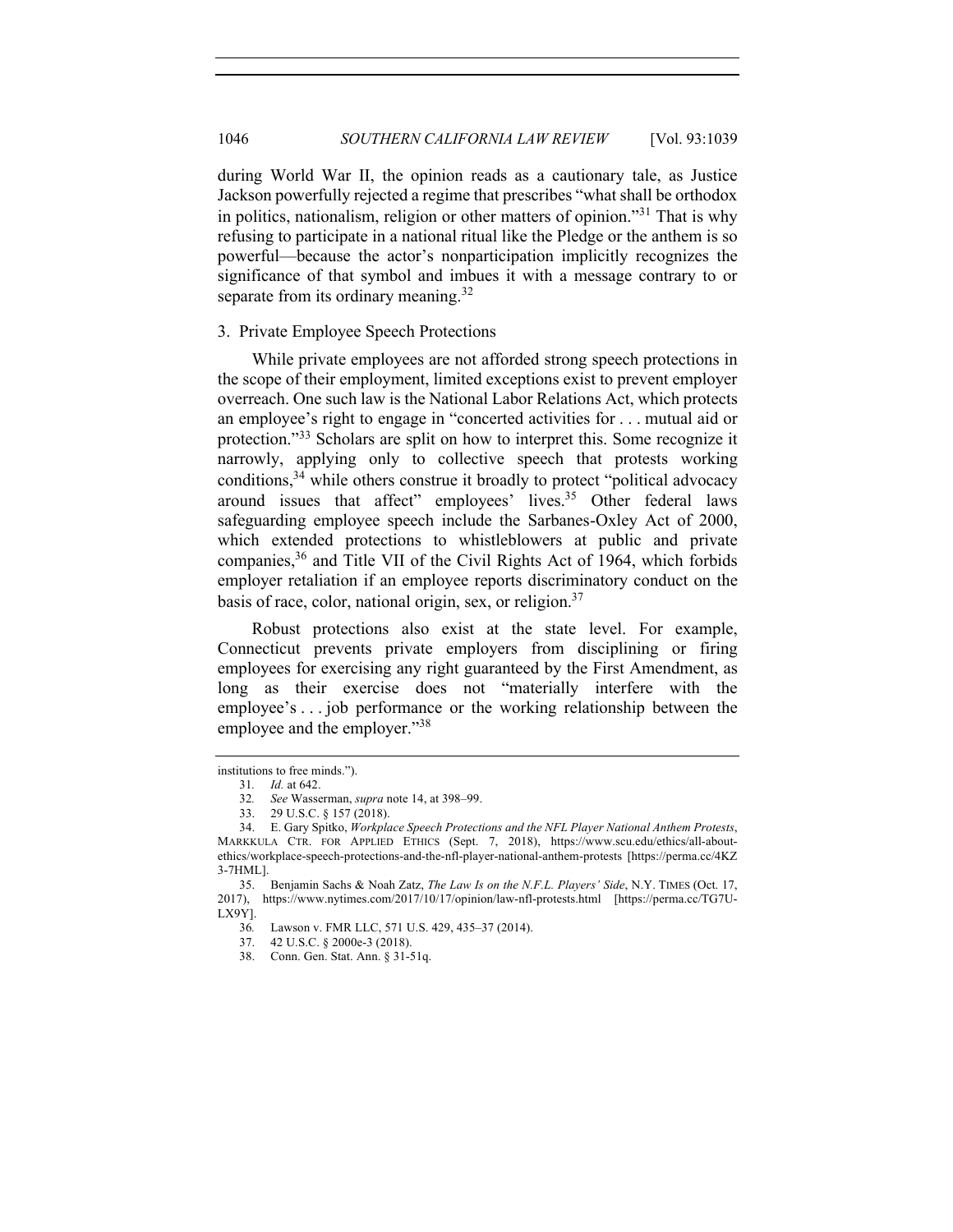# B. THE FOURTEENTH AMENDMENT'S STATE ACTION REQUIREMENT

While the First Amendment seems to protect the majority of speech from regulation and outright censorship, its grasp extends only to state actors. Standing alone, the First Amendment's reach stops at the federal government, because the text proscribes only Congress<sup>39</sup> from abridging an individual's freedom of speech.<sup>40</sup> However, through the incorporation doctrine, the Fourteenth Amendment's mandate that "[n]o State shall . . . deprive any person of life, liberty or property without due process of law"41 has slowly extended the Bill of Rights to the states, and in turn to limited private actors.<sup>42</sup>

Following the Fourteenth Amendment's ratification in 1868, the *Civil Rights Cases* attempted to clarify that in the context of due process violations, the scope of the term "State" was limited to governmental actors, and any discrimination on the part of an individual was "simply a private wrong, or a crime of that individual."43 This formalistic delineation between public and private actors not only diminished the federal government's power to regulate civil rights violations on an individual level, but also eroded the amendment's arguable intended purpose.<sup>44</sup>

More than half a century later, the Court applied the amendment to private actors under limited circumstances.<sup>45</sup> In *Marsh v. Alabama*, a citizen was convicted for distributing religious literature on the sidewalk under an Alabama law that prohibited entering or remaining on another's premises after being warned not to do so.<sup>46</sup> It was settled law that the First Amendment would ordinarily invalidate state and local ordinances that prohibited distributing political or religious literature in a public place.<sup>47</sup> However, the

<sup>39.</sup> Limited scholarship has argued that the First Amendment is inapplicable to the President or the courts. *See* West, *supra* note 3, at 326–28.

<sup>40.</sup> U.S. CONST. amend. I.

<sup>41.</sup> U.S. CONST. amend. XIV, § 1.

<sup>42</sup>*. Incorporation Doctrine*, CORNELL L. SCH. LEGAL INFO. INST., https://www.law.cornell.edu/w ex/incorporation\_doctrine [https://perma.cc/7TD7-TCED] ("Under selective incorporation, the Supreme Court would incorporate certain parts of certain amendments . . . . "); *see also* Gitlow v. New York, 268 U.S. 652, 666 (1925) (holding that the Free Speech clause applies to state governments).

<sup>43</sup>*.* The Civil Rights Cases, 109 U.S. 3, 26 (1883).

<sup>44</sup>*. See* Wirth, *supra* note 10, at 489 (discussing Justice Harlan's expansive conception of the state action requirement); *see also* John P. Frank & Robert F. Munro, *The Original Understanding of "Equal Protection of the Laws*,*"* 50 COLUM. L. REV. 131, 162–66 (1950) (arguing that following the Fourteenth Amendment's ratification, a majority of Congress believed that "a state denied equal protection of the laws when it tolerated widespread [private] abuses against a class of citizens because of their color without seriously attempting to protect them by enforcing the law"); Richard F. Watt & Richard M. Orlikoff, *The Coming Vindication of Mr. Justice Harlan*, 44 ILL. L. REV. 13, 31–33 (1949).

<sup>45</sup>*. See* Marsh v. Alabama, 326 U.S. 501 (1946).

<sup>46</sup>*. Id.* at 503–04.

<sup>47</sup>*. Id.* at 504.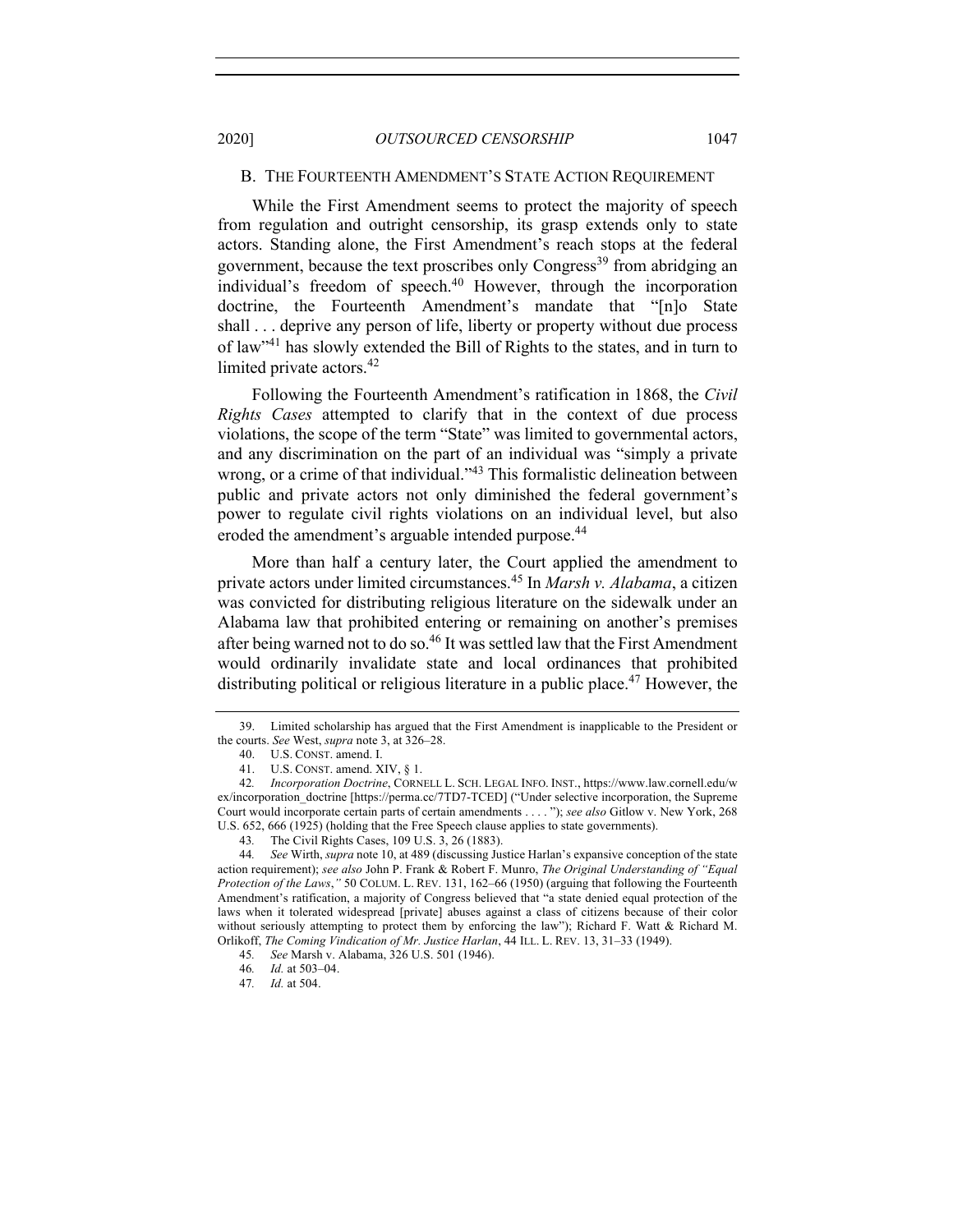case presented an interesting dilemma: a private corporation, not a government municipality, owned the town. Despite this difference, the Court shed its rigid public-private dichotomy in favor of a functionalist approach, holding that citizens of towns run by private corporations are entitled to the same constitutional protections as citizens in an ordinary municipality.<sup>48</sup>

# 1. State Action Tests

In applying this more expansive interpretation of the state action doctrine, the Court has developed various theories to determine when state action is present. These tests are commonly referred to as the public function theory, the judicial enforcement theory, the state encouragement theory, and the nexus theory.49

i. Public Function Theory

The public function test asserts that a private actor's conduct may constitute state action when it concerns an area that is traditionally handled by government actors. The Court first articulated this theory in *Marsh*, when it found the privately owned town's attempts to restrict its citizens' free speech rights unconstitutional because the town performed the same municipal functions as a state actor.<sup>50</sup> More recently, the Court has restricted the public function theory to private exercise of only those powers it has characterized as "traditionally exclusively" governmental.<sup>51</sup> This limited interpretation raises difficulties, however, because the Court has never defined which powers are traditionally exclusively governmental.<sup>52</sup>

ii. Judicial Enforcement Theory

The judicial enforcement theory, first articulated in *Shelley v. Kraemer*, 53 alleges that court enforcement of a private actor's discriminatory behavior may constitute state action. *Shelley* held that although private landowners' racially restrictive covenants did not violate the Fourteenth Amendment standing alone, the behavior nonetheless implicated state action because the covenants would likely require future adjudication, and any judicial enforcement of the agreements would result in state-based discrimination.<sup>54</sup>

<sup>48</sup>*. Id.* at 507–09 ("[T]hat the property rights to the premises where the deprivation of liberty . . . took place, were held by others than the public, is not sufficient to justify the State's permitting a corporation to govern a community of citizens so as to restrict their fundamental liberties . . . .").

<sup>49.</sup> McKinny, *supra* note 9, at 230; *see also* Brown & Brison, *supra* note 6, at 264.

<sup>50</sup>*. Marsh*, 326 U.S. at 507–09.

<sup>51</sup>*.* Jackson v. Metro. Edison Co., 419 U.S. 345, 352 (1974).

<sup>52.</sup> Wirth, *supra* note 10, at 493.

<sup>53</sup>*. See Shelley v. Kraemer*, 334 U.S. 1 (1948).

<sup>54</sup>*. See id.* at 33–35.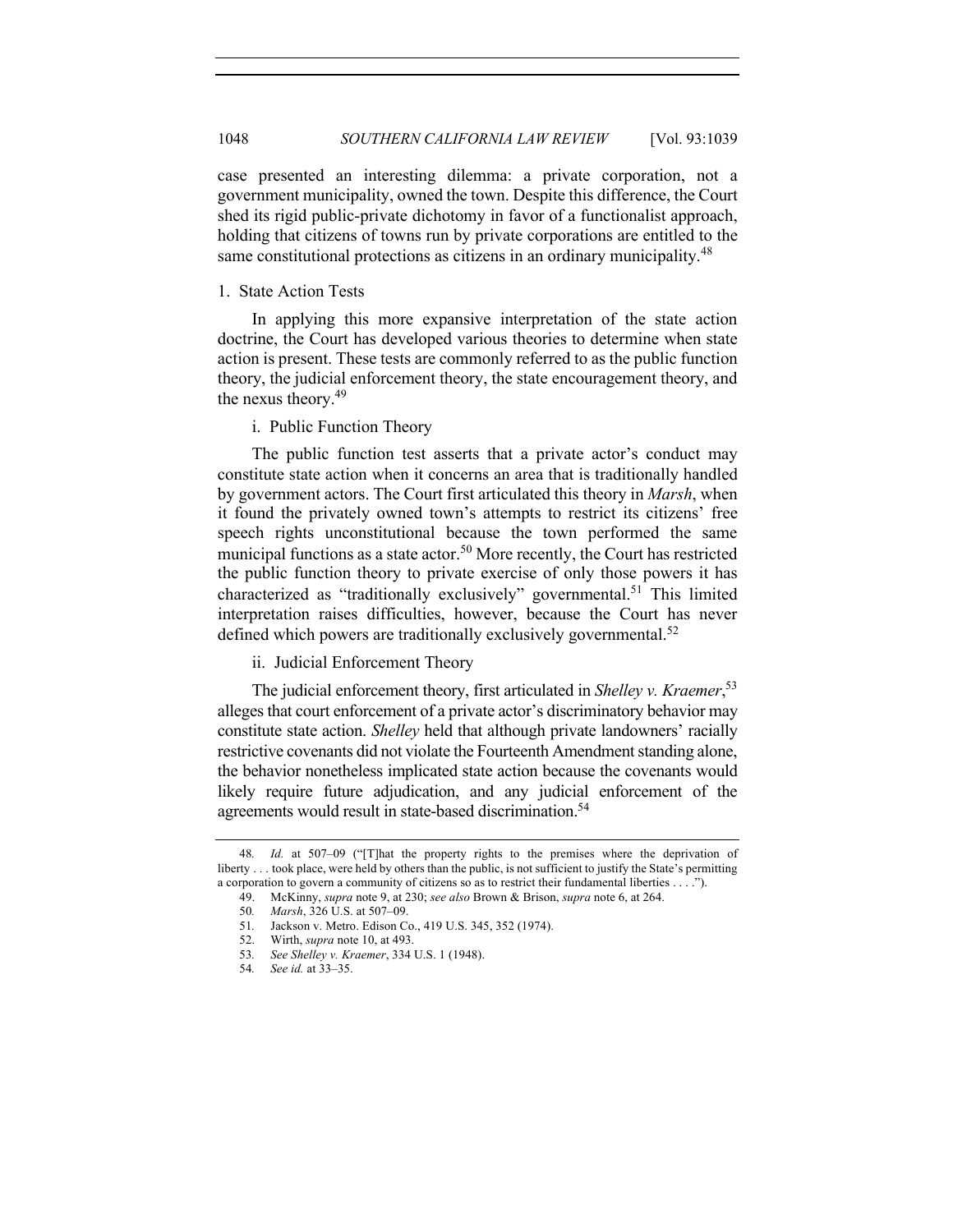iii. State Encouragement Theory

While the state encouragement theory and the nexus theory are often analyzed as one, separate analyses help to highlight the former's focus on a more active government role, while the latter permits a passive government connection. The state encouragement theory holds a state actor responsible for private conduct when the state has either "exercised coercive power" or "provided such significant encouragement, either overt or covert, that the choice must in law be deemed to be that of the State."<sup>55</sup>

In *Blum v. Yaretsky*, the Court found no state encouragement of private physicians' and nursing-home administrators' decisions to discharge or transfer Medicaid patients to lower levels of care because the state adjusted the patients' Medicaid benefits *in response* to the private parties' original discharge and transfer actions.<sup>56</sup> The Court clarified that if the state acts in response to a private actor's initiative, it is not "*responsible* for those [original private] actions," and it cannot be said to have encouraged them.<sup>57</sup> However, *Lombard v. Louisiana*<sup>58</sup> held that a state official could sufficiently compel private behavior if the government official's "command or threat of sanctions" coerces the private  $act<sup>59</sup>$ . The Court clarified that "an official command . . . has at least as much coercive effect" as legislation, and found the mayor of New Orleans' public statement to the city's police superintendent that "no additional sit-in demonstrations . . . will be permitted" to be sufficiently coercive of a private restaurant's refusal to seat and serve Black patrons.<sup>60</sup>

In the employment context, circuit courts have found a sufficient connection between a government actor's retaliatory behavior and a private business's decision to fire an employee on the basis of speech. In *Paige v. Coyner*, a private employee, acting outside the capacity of her employment, voiced concerns at a public hearing about her employer's pending highway project.<sup>61</sup> In retaliation, a county official called the employee's boss to relay what was said at the meeting, fabricated the employee's statements, and she was subsequently fired.<sup>62</sup> While the majority found it unnecessary to analyze

<sup>55</sup>*.* Blum v. Yaretsky, 457 U.S. 991, 1004 (1982). *But see id.* at 1004–05 ("Mere approval of or acquiescence in the initiatives of a private party is not sufficient to justify holding the State responsible for those initiatives under the terms of the Fourteenth Amendment.").

<sup>56</sup>*. Id.* at 1005.

<sup>57</sup>*. Id.*

<sup>58.</sup> Lombard v. Louisiana, 373 U.S. 267, 273–74 (1963).

<sup>59.</sup> Barbara Rook Snyder, *Private Motivation, State Action and the Allocation of Responsibility for Fourteenth Amendment Violations*, 75 CORNELL L. REV. 1053, 1066 (1990).

<sup>60</sup>*. Lombard*, 373 U.S. at 271–74.

<sup>61</sup>*.* Paige v. Coyner, 614 F.3d 273, 276 (6th Cir. 2010).

<sup>62</sup>*. Id.* at 277.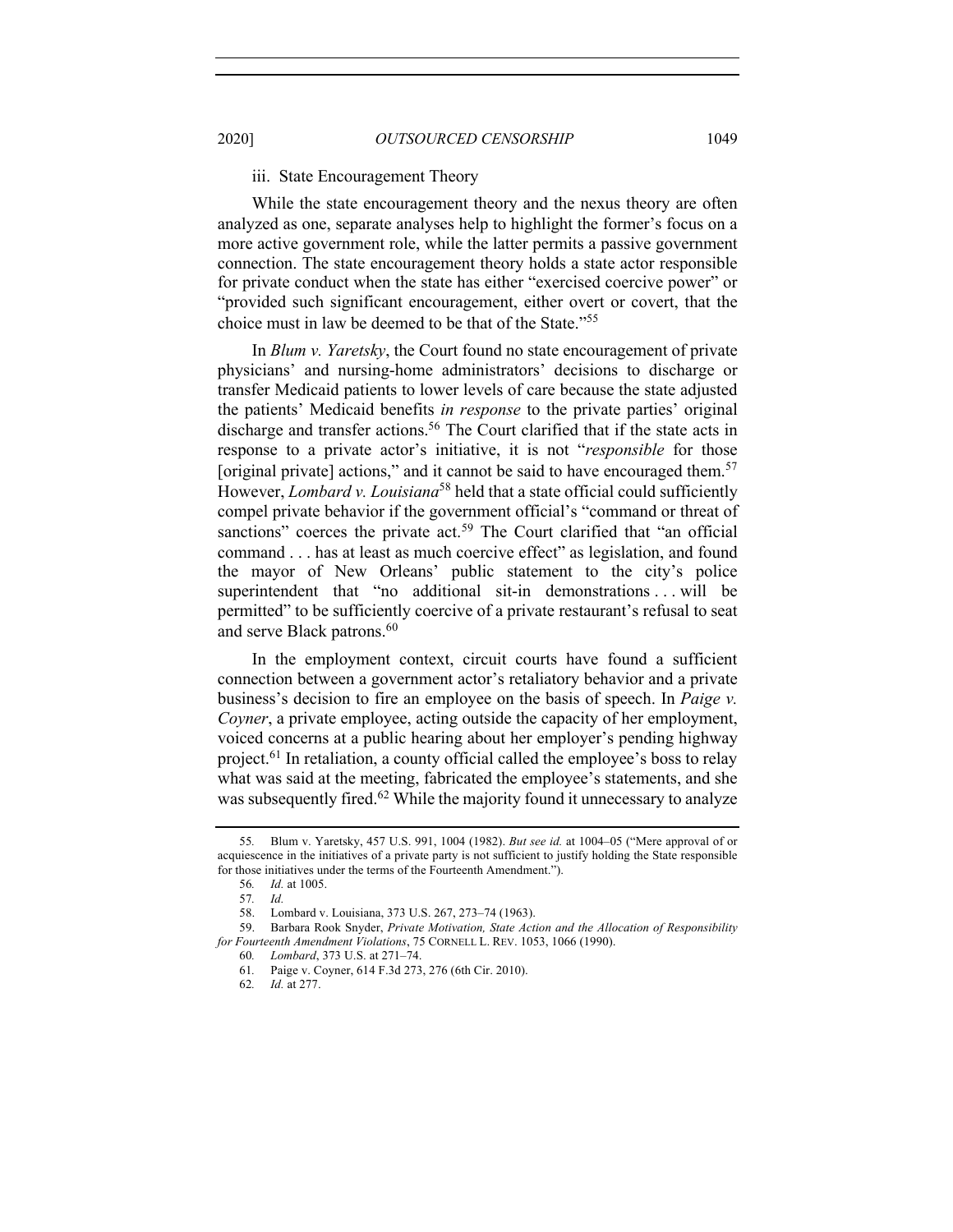whether the county official coerced the employer's actions, since the official fabricating statements in retaliation to protected speech undoubtedly constituted state action in violation of  $\S$  1983, <sup>63</sup> the concurrence emphasized that the analysis was relevant to hold her employer liable for damages.<sup>64</sup> The concurrence subsequently found that the employee's termination was likely sufficiently coerced, and the employer's conduct constituted state action for the purposes of recovery.<sup>65</sup> The Eighth Circuit has also recognized liability for a private employer in a similar retaliatory scenario.<sup>66</sup>

iv. Nexus Theory

Finally, under the nexus theory, state action may exist if there is such a "close nexus between the State and the challenged action" that a private action "may be fairly treated as that of the State itself."67 An often-cited articulation of the nexus theory is the symbiotic relationship theory, born out of *Burton v. Wilmington Parking Authority*, a test that assesses the factual degrees of codependence between the public and private entities.<sup>68</sup> In *Burton*, a coffee shop located in a government parking lot's refusal to serve a Black patron was sufficiently tied to state action because both the land and the building were public property, $69$  state code dedicated the building to "public uses," and the shop was maintained using public funds.<sup>70</sup> However, in keeping with its restrictive interpretation of the state action doctrine, the Burger Court later clarified in a separate case that a private actor's receipt of a government "benefit or service" (like public funding) in-and-of-itself does not transform ordinarily private action into state action.<sup>71</sup>

The nexus theory extends beyond federal case law, as states like New Jersey have codified and interpreted state constitutional speech protections<sup>72</sup> to prohibit a private actor from exhibiting "unreasonably restrictive or oppressive conduct" if it is subject to widespread "public use of [its] property."73

70*. Id.* at 724–25.

<sup>63</sup>*. Id.* at 280.

<sup>64</sup>*. Id.* at 286.

<sup>65</sup>*. Id.* at 286–87.

<sup>66</sup>*. See* Dossett v. First St. Bank, 399 F.3d 940, 951 (8th Cir. 2005) ("[B]oth state officials and private actors may be liable under § 1983 for conspiring to retaliate against protected speech . . . ."). 67*.* Jackson v. Metro. Edison Co., 419 U.S. 345, 351 (1974).

<sup>68.</sup> Burton v. Wilmington Parking Auth., 365 U.S. 715, 725–26 (1961).

<sup>69</sup>*. Id.* at 724.

<sup>71</sup>*.* Moose Lodge No. 107 v. Irvis, 407 U.S. 163, 173 (1972) ("Since state-furnished services include such necessities of life as electricity, water, and police and fire protection, such a holding would utterly emasculate the distinction between private as distinguished from state conduct . . . .").

<sup>72.</sup> N.J. CONST. art. I, ¶ 6.

<sup>73</sup>*.* State v. Schmid, 423 A.2d 615, 628 (N.J. 1980).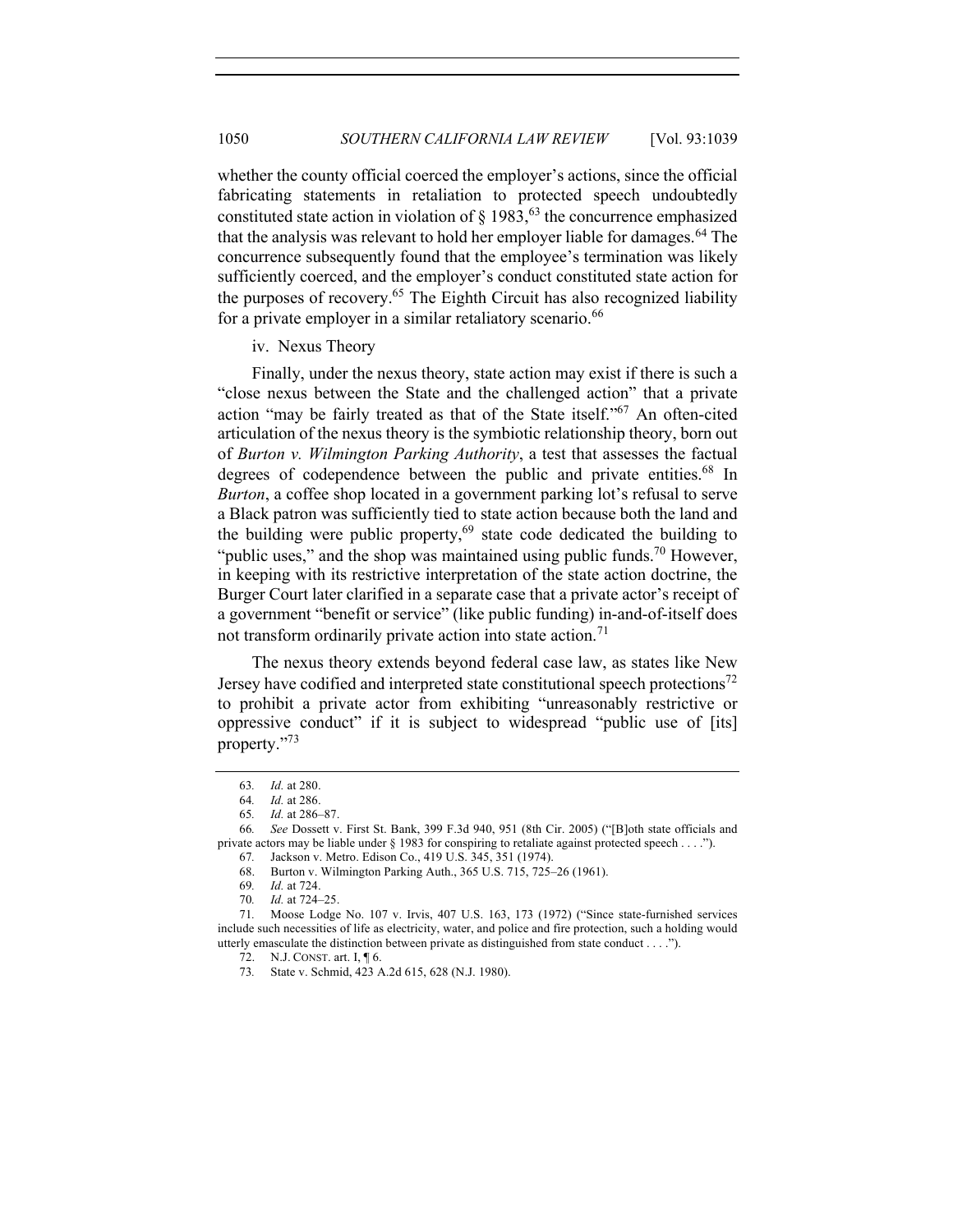While this note focuses primarily on the state encouragement theory, courts have successfully applied the nexus test to sports teams and their respective stadiums. As stated previously, professional sports leagues are ordinarily classified as private actors.<sup>74</sup> However, this test led the court in *Ludtke v. Kuhn* to find that New York City's extensive involvement with Yankee Stadium transformed the team commissioner's policy banning women from the stadium's clubhouse into cognizable state action.<sup>75</sup> The court noted that factually, the city and the team maintained a high level of interdependence, as Yankee stadium was owned and leased out by the city, the city spent public money to pay for stadium upgrades, and the stadium was statutorily committed to public use.<sup>76</sup> Perhaps the most important factor was that the city profited considerably off of the stadium's lease, and thus maintained a "clear interest" in preserving the team's "audience, image, popularity, and standing."77

Profits are undoubtedly top of mind for local governments as they spend millions in public money subsidizing NFL stadiums.<sup>78</sup> In 2016, Nevada committed \$750 million towards a new stadium for the Las Vegas Raiders.79 With numbers like these, it is difficult to understand judicial reluctance to consider the NFL anything but a "public-private hybrid"<sup>80</sup> worthy of an expanded state action doctrine.<sup>81</sup>

Although the Court has refused to find state action based on the receipt of public funds alone, $82$  its previous decisions failed to anticipate current business realities, as states have increasing influence over private actors due to sizeable investments, tax breaks, and subsequent expectations of profiting. Accordingly, the logic underlying *Ludtke* likely justifies holding other

<sup>74.</sup> McKinny, *supra* note 9, at 232.

<sup>75</sup>*.* Ludtke v. Kuhn, 461 F. Supp 86, 93–96 (1978).

<sup>76</sup>*. Id.* at 93–95. 77*. Id.* at 94.

<sup>78.</sup> Chicago provided \$205 million to the Bears in 2003, Cincinnati gave \$164 million to the Bengals in 2000, and Indianapolis spent \$163 million on the Colts's stadium in 2008. *Sports Stadiums of the NFL Ranked by Value of Federal Subsidy Since 2000*, STATISTA, https://www.statista.com/statistics/ 790953/federal-subsidy-to-nfl-stadiums [https://perma.cc/9PWN-U933].

<sup>79.</sup> Michael David Smith, *NFL Stadiums Have Received an Estimated \$6.7 Billion from Taxpayers*, NBC SPORTS (Mar. 28, 2017, 9:23 AM), https://profootballtalk.nbcsports.com/2017/03/28/nf l-stadiums-have-received-an-estimated-6-7-billion-from-taxpayers [https://perma.cc/KMM7-24GG].

<sup>80.</sup> Nick DeSiato, *Silencing the Crowd: Regulating Free Speech in Professional Sports Facilities*, 20 MARQ. SPORTS L. REV. 411, 413 (2010).

<sup>81.</sup> For a thorough analysis of this theory as applied to sports facilities, see generally Robert H. Hendricks, *Don't Take Me Out to* that *Ballpark: State Action, Government Speech, and Chief Wahoo After* Matal, 103 CORNELL L. REV. 1589 (2018).

<sup>82</sup>*.* Rendell-Baker v. Kohn, 457 U.S. 830, 832, 837 (1982) (holding that there was no state action when a private school fired a teacher for her speech, despite receiving over 90 percent of its funding from the government).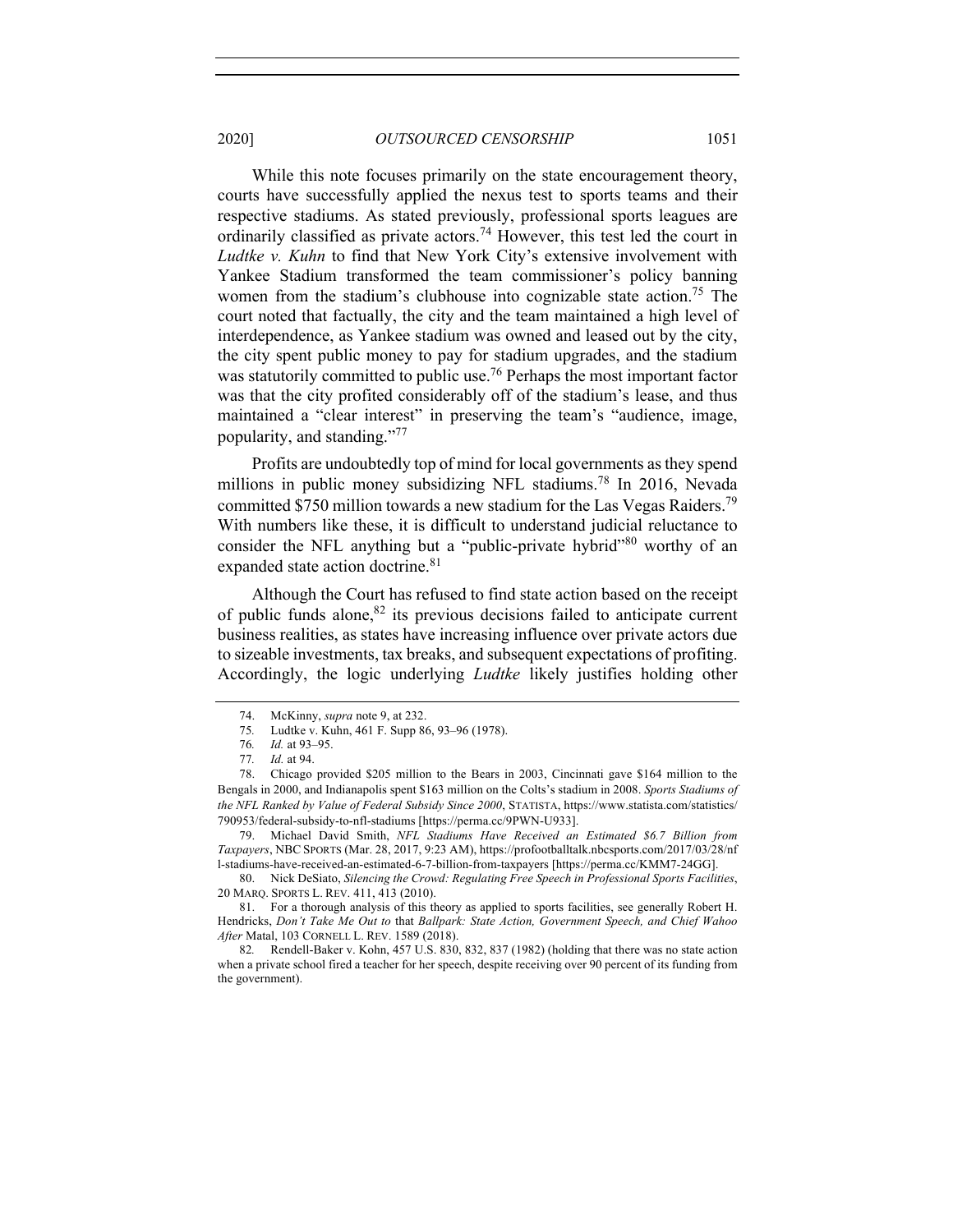private businesses accountable for constitutional violations. Much like the benefits for sports stadiums, cities and states often provide millions of dollars in tax breaks to incentivize corporate expansion, promote job creation, and revitalize ailing neighborhoods. This practice is expanding at a rapid pace over the past five years, cities and states have pledged more than \$9 billion in subsidies for technology companies,  $83$  excluding the \$2.8 billion in incentives New York and Virginia offered for Amazon's recent HQ2 expansion.<sup>84</sup>

However, given the strong evidence supporting government coercion of, and at the very least, encouragement of the NFL's anthem policy, the Court need not expand the state action doctrine beyond current precedent. That is not to say that it can sit back and do nothing. Reviving and enforcing the current doctrine to fit modern realities is of the utmost importance—but courts already have all of the necessary tools at their disposal.

# II. THE PRESIDENT'S WORDS AND ACTIONS COERCED OR ENCOURAGED THE NFL TO INSTATE ITS ANTHEM POLICY IN VIOLATION OF THE FIRST AMENDMENT

In 2016, when NFL players initially took a knee during the national anthem, it was a method of protesting police brutality and the inequality Black citizens face in America. This movement rapidly evolved into a national debate that attracted the attention of the media, Hollywood, and most importantly, the President. President Trump criticized the anthem protests from the start, and his message was clear: the NFL should force its players to stand for the national anthem. As the protests grew, Trump continued to provoke the NFL. His statements imploring the League to change its policy turned the issue into a conservative rallying cry.<sup>85</sup> When the NFL failed to respond, the President touted its declining ratings during campaign rallies, press conferences, and most of all, on Twitter.<sup>86</sup>

<sup>83.</sup> Dominic Rushe, *US Cities and States Give Big Tech \$9.3bn in Subsidies in Five Years*, GUARDIAN (July 2, 2018, 6:00 AM), https://www.theguardian.com/cities/2018/jul/02/us-cities-andstates-give-big-tech-93bn-in-subsidies-in-five-years-tax-breaks [https://perma.cc/PVA3-F5U5].

<sup>84.</sup> The New York incentives have since been revoked, and subsequently, Amazon pulled out of its HQ2 expansion there. Lydia DePillis, *Helipads and Everything Else Amazon Is Getting out of its Deals with New York and Virginia*, CNN (Nov. 14, 2018, 7:33 AM), https://www.cnn.com/2018/11/13/ business/amazon-hq2-subsidies/index.html [https://perma.cc/8BSX-AW5M].

<sup>85.</sup> Tara Golshan, *The 2018 Midterms, as Told by Republican and Democratic Campaign Ads*, VOX (Sept. 14, 2018, 7:10 AM), https://www.vox.com/2018/9/14/17852386/campaign-ads-2018-midter ms-gop-cruz [https://perma.cc/AY2H-84R3] (highlighting Texas senator Ted Cruz's use of the NFL protests in a campaign ad against Congressman Beto O'Rourke).

<sup>86.</sup> While Trump's use of Twitter has been a source of debate amongst scholars and courts, it is now settled law that tweets from his personal account, @realDonaldTrump, carry the same political and policy weight as any of his other verbal or written statements. *See* Trump v. Hawaii, 138 S. Ct. 2392, 2420 (2018) (stating that the Court may consider "extrinsic evidence" such as tweets, to inform its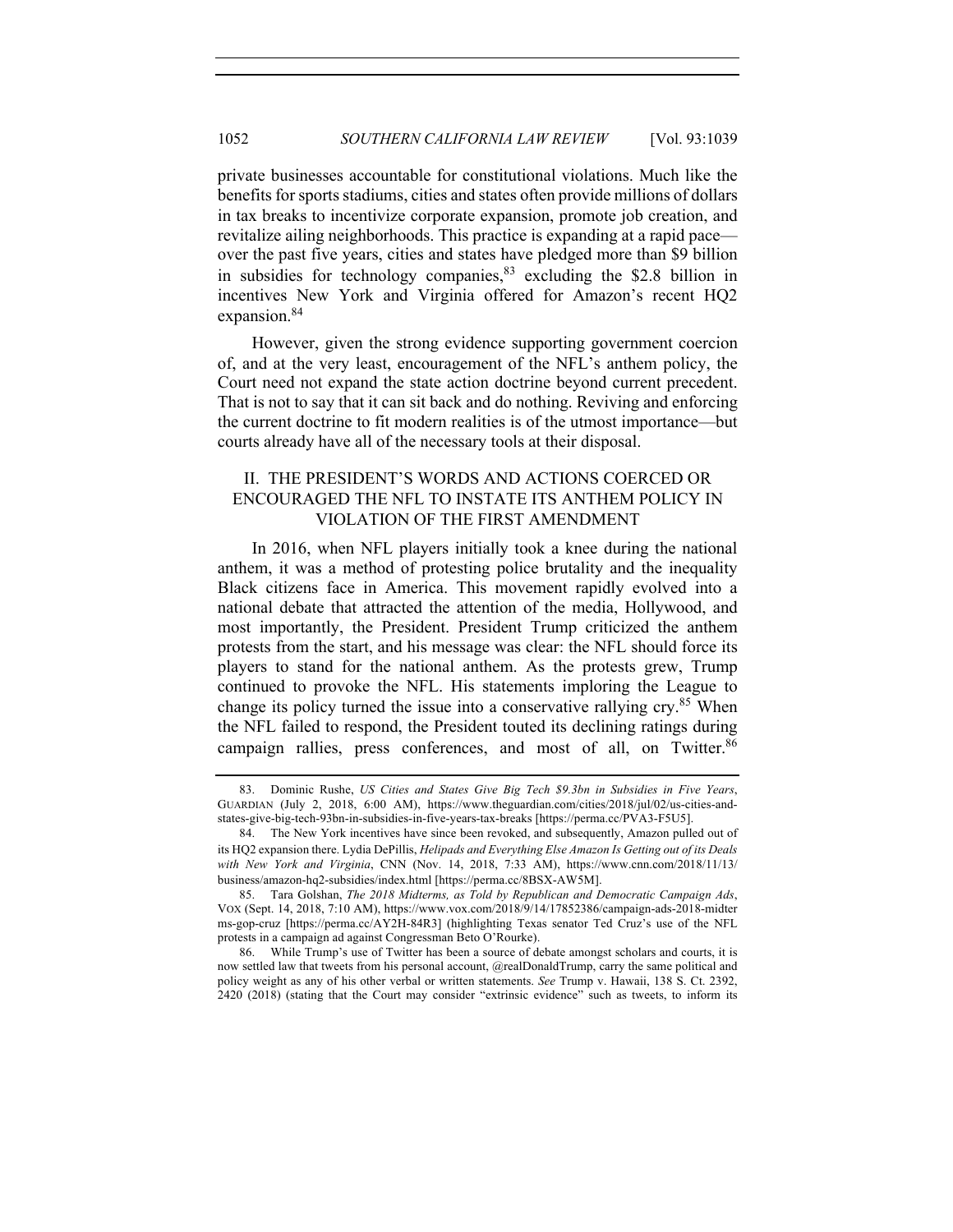Accordingly, this unrelenting pressure on the NFL, through provocations, statements, and protests sparked by the President, constituted governmentsponsored coercion or encouragement of its subsequent anthem policy. This undeniable government connection was sufficient for the League's action to be attributed to the state, rendering it unconstitutional.

# A. THE INCEPTION OF THE NFL PROTESTS

The protests that eventually led to the NFL's anthem policy started out small. At first, Colin Kaepernick's August 14, 2016 decision to remain seated during the national anthem was largely uncontested.<sup>87</sup> Days later, media interest grew after Kaepernick spoke to reporters about his actions, saying, "I am not going to stand up to show pride in a flag for a country that oppresses Black people and people of color."88 At the beginning of September, after consulting former NFL player and military veteran Nate Boyer, Kaepernick switched his protest strategy from sitting to taking a knee in order to "get the message back on track" while still showing "respect to the men and women who fight for this country."<sup>89</sup>

Soon, other players and teams joined in, and the anthem protests became a political movement. During the height of the protests, more than 200 NFL players linked arms, sat, and knelt during the national anthem to protest issues ranging from police brutality to the white supremacist "Unite the Right" rally in Charlottesville, Virginia.<sup>90</sup>

# B. PRESIDENT TRUMP'S CRITICISM AND THE LEAD-UP TO THE NFL'S ANTHEM POLICY

More than a year after Kaepernick's initial protest, President Trump weighed in on the issue at a rally in Alabama. He argued that team owners should fire players who knelt during the anthem, saying "wouldn't you love

understanding of Presidential policy motives); *see also* Knight First Amend. Inst. at Columbia Univ. v. Trump, 302 F. Supp. 3d 541, 575 (S.D.N.Y. 2018) (holding that the President's Twitter handle @realDonaldTrump constitutes a public forum); Shontavia Johnson, *Donald Trump's Tweets Are Now Presidential Records*, WORLD (Feb. 19, 2018, 10:45 AM), https://www.pri.org/stories/2018-02-19/donal d-trumps-tweets-are-now-presidential-records [https://perma.cc/8KNC-WEF8].

<sup>87.</sup> Jane Coaston, *2 Years of NFL Protests, Explained*, VOX (Sept. 4, 2018, 12:10 PM), https://www.vox.com/2018/8/15/17619122/kaepernick-trump-nfl-protests-2018 [https://perma.cc/2L29- GMBX].

<sup>88.</sup> Steve Wyche, *Colin Kaepernick Explains Why He Sat During National Anthem*, NFL (Aug. 27, 2016, 3:04 AM), http://www.nfl.com/news/story/0ap3000000691077/article/colin-kaepernick-explai ns-why-he-sat-during-national-anthem [https://perma.cc/9WN8-LVW7].

<sup>89</sup>*.* Georgia Chambers, *Colin Kaepernick: From Kneeling NFL Player to Face of the New Nike Advert, how Has He Become a Political Force?*, EVENING STANDARD (Sept. 4, 2018, 12:05), https://www .standard.co.uk/news/world/who-is-colin-kaepernick-nfl-player-nike-advert-whats-his-kneeling-protestfor-a3927201.html [https://perma.cc/E5RW-6DLV].

<sup>90.</sup> Coaston, *supra* note 87.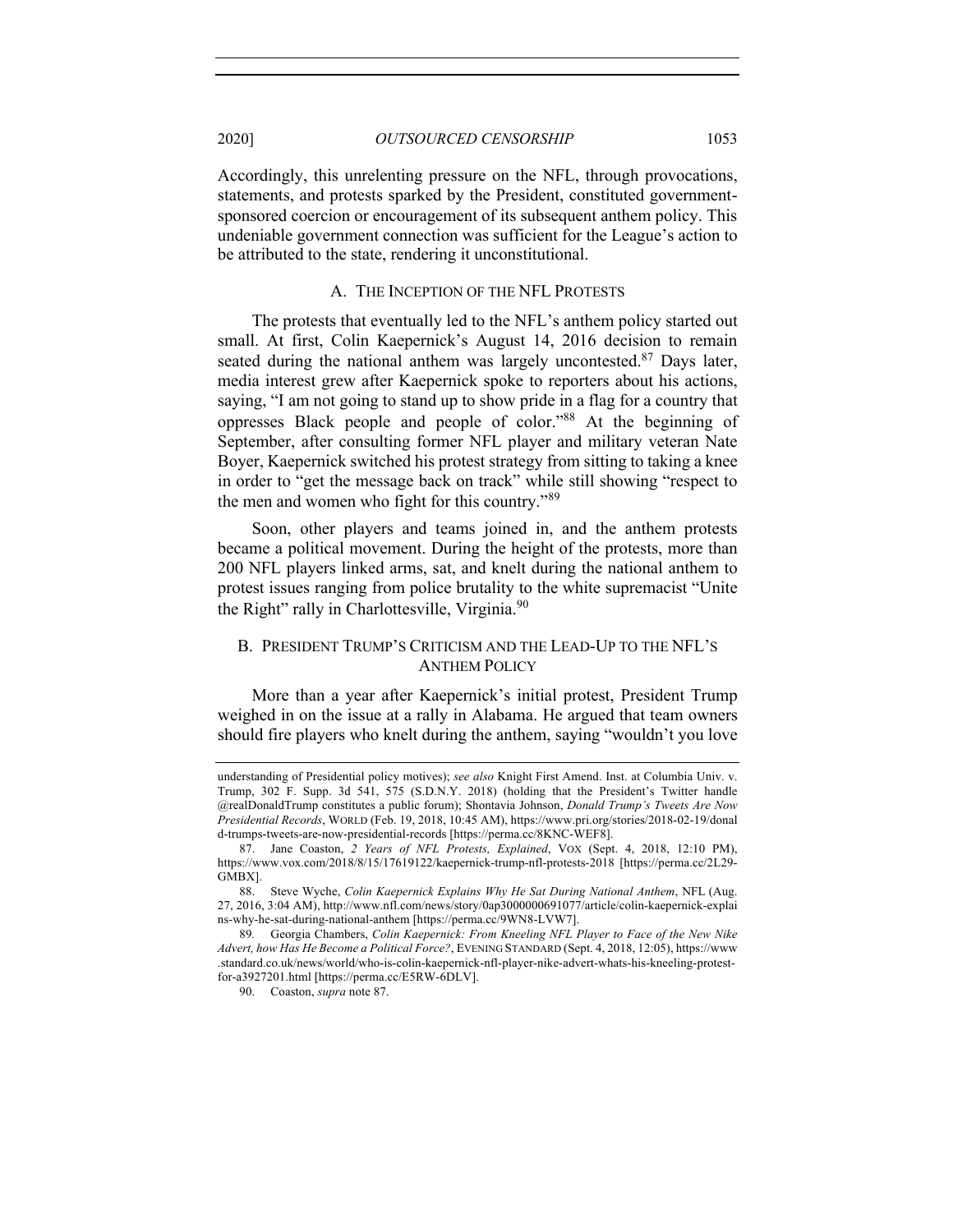to see one of these NFL owners, when somebody disrespects our flag, you'd say, 'Get that son of a bitch off the field right now. Out! He's fired.' "<sup>91</sup> The President also credited himself for declining NFL viewership.<sup>92</sup> The following day, league Commissioner Roger Goodell defended the protests and fired back at Trump in a statement: "[d]ivisive comments like these demonstrate an unfortunate lack of respect for the NFL . . . and all of our players."93 A month later, following continued protests and increased solidarity amongst many players, coaches, and owners, Vice President Mike Pence walked out of a Colts versus 49ers game after players knelt during the anthem.94

It was around this time that Trump's statements shifted from callous political rhetoric to consequential threats. At 3:13 a.m. on October 10, 2017, Trump tweeted "[w]hy is the NFL getting massive tax breaks while at the same time disrespecting our Anthem, Flag and Country? Change tax law!"<sup>95</sup> Faced with the idea of the League losing its tax-exempt status,  $96$  Goodell released a statement later that morning with a markedly different tone than the previous month's. In a memorandum addressed to team owners and players, Goodell altered his stance, and stated, "[w]e believe that everyone should stand for the National Anthem. It is an important moment in our game."97

Fortunately for the league, Trump applauded Goodell's request, tweeting that it was "about time . . . the NFL is finally demanding that all players STAND for our great National Anthem."98 Despite the memo, neither NFL nor team policies required players to stand for the anthem, and

<sup>91.</sup> Riley Michel, *Timeline of NFL Protests During the National Anthem*, KIRO 7, https://www. kiro7.com/news/local/timeline-of-nfl-protests-during-the-national-anthem/614679920 [https://perma.cc/ 39GA-WFJE] (last updated Sept. 3, 2019).

<sup>92</sup>*. Id.*

<sup>93</sup>*. Id.*

<sup>94</sup>*. Id.*

<sup>95.</sup> Donald Trump (@realDonaldTrump), TWITTER (Oct. 10, 2017, 3:13 AM), https://twitter.com/r ealDonaldTrump/status/917694644481413120.

<sup>96.</sup> "[S]ince 1942, the NFL's league office – not the teams – has been treated as a trade association by the Internal Revenue Service, conferring a tax exemption under section  $501(c)(6)$  of the tax code." Noah Feldman, *The Guy in the Bully Pulpit Can't Be a Bully*, BLOOMBERG (Oct. 11, 2017, 11:35 AM), https://www.bloomberg.com/opinion/articles/2017-10-11/trump-s-presidential-bullying-violates-thefirst-amendment [https://perma.cc/XPD7-99L4].

<sup>97.</sup> Jerry Barca, *NFL Commissioner Roger Goodell: 'We Believe that Everyone Should Stand for the National Anthem,'* FORBES (Oct. 10, 2017, 3:15 PM), https://www.forbes.com/sites/jerrybarca/2017/ 10/10/nfl-commissioner-roger-goodell-we-believe-that-everyone-should-stand-for-the-national-anthem/ #791bf34f4c89 [https://perma.cc/KQ8K-NDWN].

<sup>98.</sup> Donald Trump (@realDonaldTrump), TWITTER (Oct. 11, 2017, 3:47 AM), https://twitter.com/ realDonaldTrump/status/918065431939829760.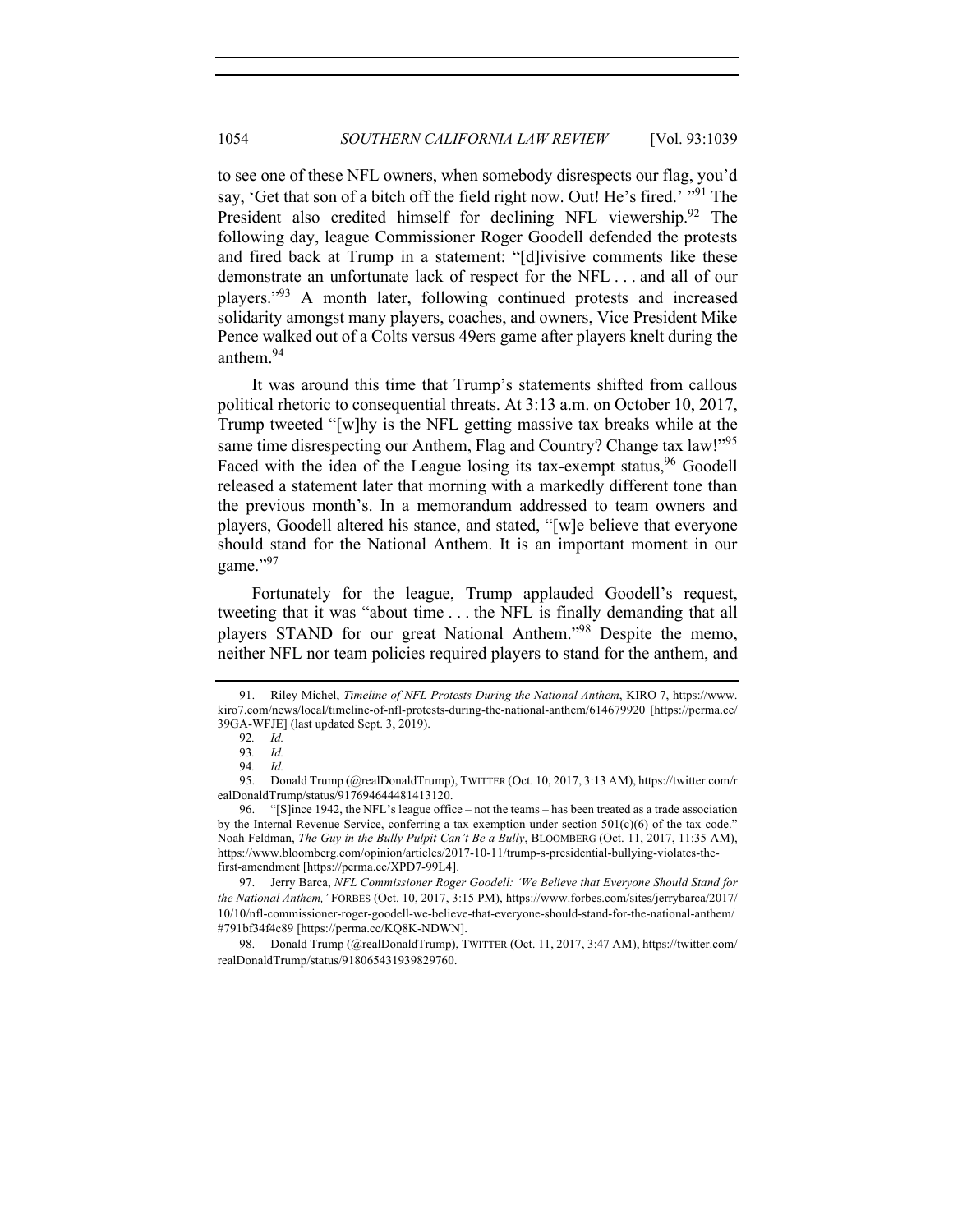Trump continued to excoriate the league on Twitter for the rest of the year.<sup>99</sup> At the end of the 2017 season, NFL TV ratings fell by 9.7 percent.<sup>100</sup> While the chief source of the ratings declines is debatable, the President's comments certainly played a role in turning viewers away.<sup>101</sup>

As a result, on May 23, 2018, the NFL enacted its anthem policy.<sup>102</sup>

# C. ANALYZING THE PRESIDENT'S ROLE IN VIOLATING THE FIRST AMENDMENT

Over a seven-month period, Trump utilized a combination of rallies, threats, and public displays of anger to push the NFL to unconstitutionally enact its aforementioned anthem policy. Aside from the issue of state action, an NFL player's choice to kneel during the national anthem is speech that is categorically afforded First Amendment protections. Kneeling is a symbolic act, through which the players initially intended to communicate a criticism of American police brutality and racial inequality. Furthermore, any government restriction on the players' behavior would not pass the test articulated in *O'Brien*, which would require such a law to further a substantial non-speech interest.<sup>103</sup> An anti-kneeling law's core justification would likely be to keep the peace. However, kneeling is a silent protest, similar to flag burning, and *Johnson* largely repudiated the "keeping the peace" defense in cases concerning symbolic speech restrictions.104 Furthermore, if the state couched an anti-kneeling law in patriotism and national security, *Barnette* would squarely apply, as the First Amendment also protects individual nonparticipation rights.<sup>105</sup>

Of course, the inquiry does not stop there, as the League is a private actor.106 Unlike the National Basketball Association, <sup>107</sup> NFL rules and

<sup>99.</sup> After Trump's October 11th tweet, he tweeted at least thirteen more times about the NFL's anthem dilemma before the league changed its policy. *See, e.g.*, Donald Trump (@realDonaldTrump), TWITTER (Nov. 24, 2017, 3:48 AM), https://twitter.com/realDonaldTrump/status/934026050388013056; Donald Trump (@realDonaldTrump), TWITTER (Jan. 8, 2018, 3:19 PM), https://twitter.com/realDonald Trump/status/950507353094356993.

<sup>100.</sup> Darren Rovell, *NFL Television Ratings Down 9.7 Percent During 2017 Regular Season*, ESPN (Jan. 4, 2018), http://www.espn.com/nfl/story/\_/id/21960086/nfl-television-ratings-97-percent-2017-reg ular-season [https://perma.cc/X2ZC-XA4U].

<sup>101.</sup> Aaron Mansfield, *Trump Takes Credit for NFL Ratings Dip Because He's More 'Exciting' and 'a Hell of a Lot More Dangerous'*, COMPLEX (June 28, 2018), https://www.complex.com/sports/2018/06/ trump-takes-credit-for-nfl-ratings-dip-more-exciting-and-dangerous [https://perma.cc/KTX6-JGZZ].

<sup>102.</sup> *Roger Goodell's Statement on National Anthem Policy*, *supra* note 1.

<sup>103.</sup> United States v. O'Brien, 391 U.S. 367, 377 (1968). 104. Texas v. Johnson, 491 U.S. 397, 407–10 (1989).

<sup>105</sup>*. See* W. Va. St. Bd. of Educ. v. Barnette, 319 U.S. 624, 642 (1943).

<sup>106.</sup> McKinny, *supra* note 9, at 232.

<sup>107.</sup> Brown & Brison, *supra* note 6, at 279.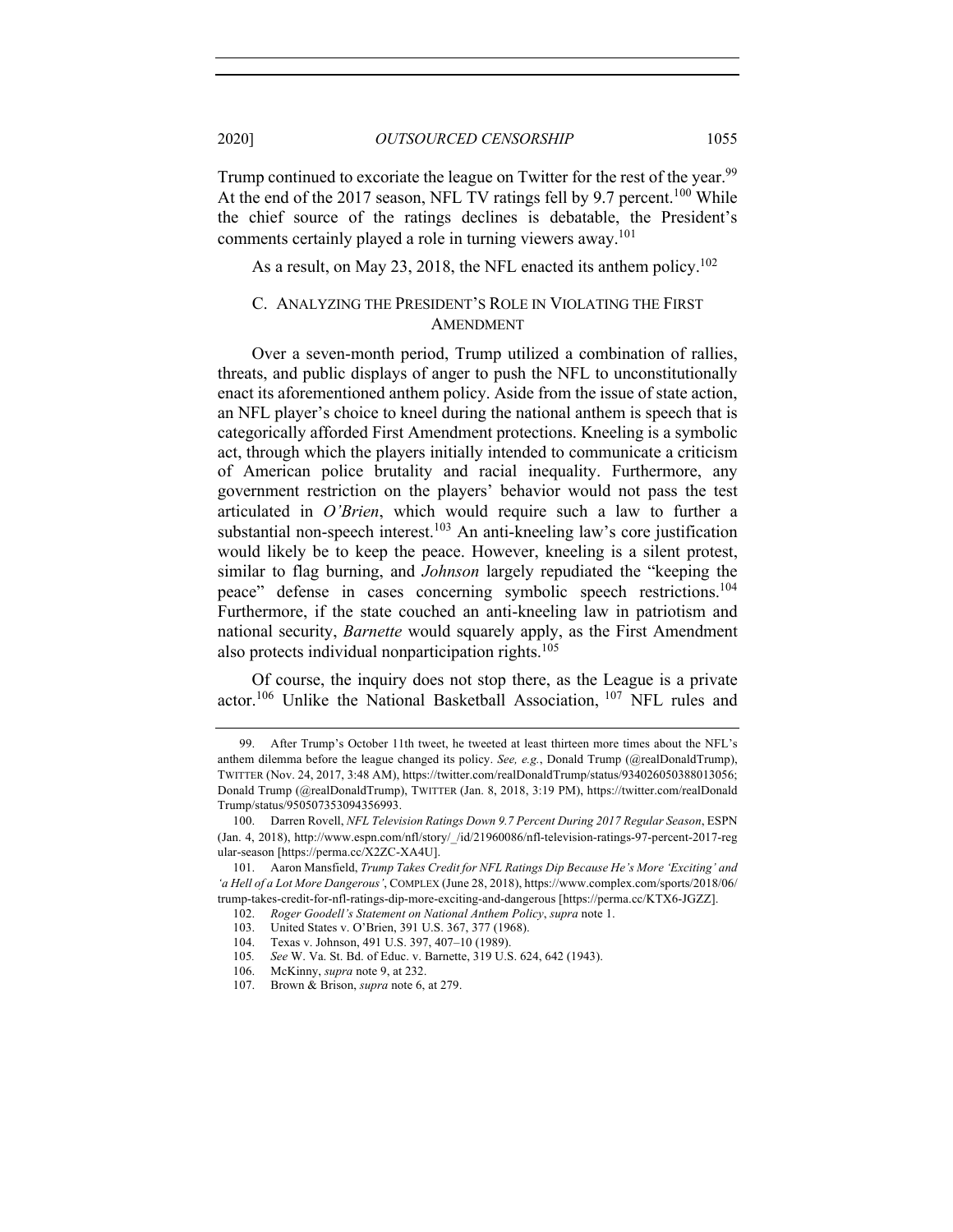guidelines have historically not required players to stand for the national anthem. It is more than just a coincidence that the anthem policy, which represented such a severe shift within the league, occurred only after Trump's targeted attacks. Nonetheless, some commentators and scholars argue Trump had nothing to do with the policy, maintaining that profits motivated the NFL's decision,<sup>108</sup> while others contend that ratings began to decline well before Trump took a stance.<sup>109</sup> However, these arguments overlook the fact that profits likely did not prompt the policy, as the League's revenue actually increased by 4.9 percent during the 2017 season, well-after Kaepernick's initial 2016 protests.<sup>110</sup> Furthermore, the impact was demographically significant—between 2014 and 2018, Republican viewership declined at almost twice the rate of Democrats'.<sup>111</sup> Consequently, the President's role in precipitating the anthem policy cannot be understated.

As noted previously, the state encouragement theory provides that the NFL's enactment of its anthem policy constitutes state action if Trump either "exercised coercive power" or "provided such significant encouragement, either overt or covert," that its choice to require players to stand during the anthem "must in law be deemed to be that of the State."112

Beginning with overt encouragement, during the seven-month period in question, Trump posted more than thirty tweets that implored the league to change its policy, criticized players who protested, and encouraged viewers to boycott the NFL unless it required players to stand.<sup>113</sup> It is certainly

<sup>108.</sup> Jonathan Turley, *NFL Has Every Right Under Law to Push New National Anthem Policy*, HILL (May 26, 2018, 9:00AM), https://thehill.com/opinion/civil-rights/389495-nfl-has-every-right-under-lawto-push-new-national-anthem-policy [https://perma.cc/A4EW-5GQ5] ("Historically, the only thing unfailingly saluted by the NFL is profits, and these protests are cutting into profits.").

<sup>109.</sup> Rovell, *supra* note 100 (noting that during the 2016 regular season, the NFL experienced an 8 percent ratings decline); *see also* Derek Thompson, *Yes, NFL Viewership Is Down. No, It's Not All Trump*, ATLANTIC (Sept. 27, 2017), https://www.theatlantic.com/business/archive/2017/09/nfl-ratings-trumpanthem-protests/541173 [https://perma.cc/8MFV-UAV4].

<sup>110.</sup> Marc Edelman, *NFL Financial Disclosures Refute Claim that Player Protests Hurt League Revenues*, FORBES (July 17, 2018, 10:46 AM), https://www.forbes.com/sites/marcedelman/2018/07/17/ nfl-financial-disclosures-refute-claim-that-players-protests-hurt-league-revenues/#38cad3e85a22 [https: //perma.cc/28FZ-GFTF].

<sup>111.</sup> Dante Chinni & Sally Bronston, *Concussions and Protests: Football's Popularity Drops*, NBC NEWS (Feb. 4, 2018, 8:35 AM), https://www.nbcnews.com/storyline/super-bowl/concussions-protests-fo otball-s-popularity-drops-n844506 [https://perma.cc/NV8C-9PBQ].

<sup>112</sup>*.* Blum v. Yaretsky, 457 U.S. 991, 1004 (1982).

<sup>113</sup>*. See, e.g.*, Donald Trump (@realDonaldTrump), TWITTER (Sept. 24, 2017, 3:44 AM), https://tw itter.com/realDonaldTrump/status/911904261553950720 ("If NFL fans refuse to go to games until players stop disrespecting our Flag & Country, you will see change take place fast. Fire or suspend!"); Donald Trump (@ realDonaldTrump), TWITTER (Sept. 24, 2017, 3:25 PM), https://twitter.com/realDonal dTrump/status/912080538755846144 ("Sports fans should never condone players that do not stand proud for their National Anthem or their Country. NFL should change policy!").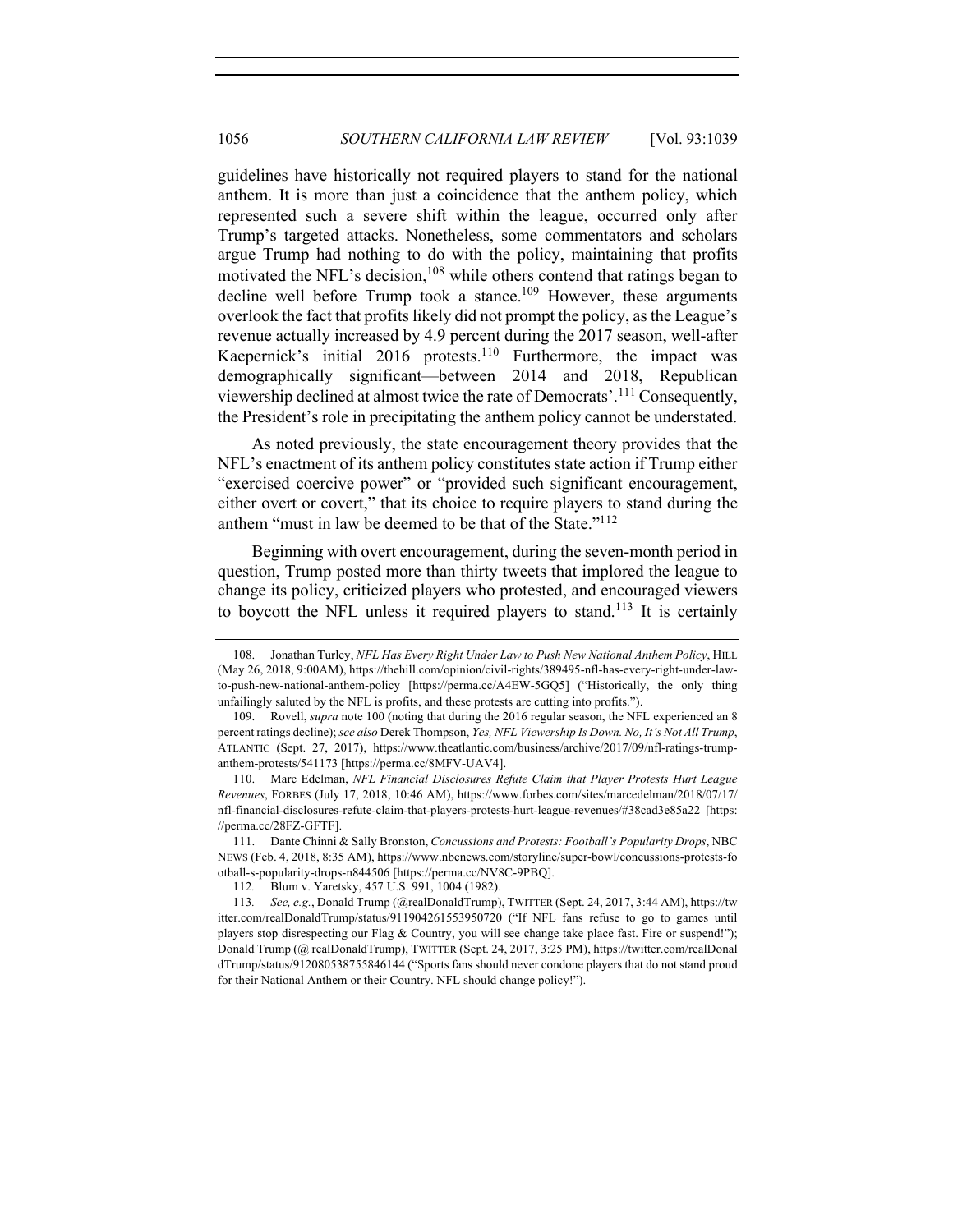possible to characterize Trump's tweets as harmless—some may argue that the President should have the right to speak to the American people regarding pressing social issues. However, in a world in which social media influencers are paid solely to disseminate messages to impressionable followers, it is not a stretch to say that the President's tweets advocating for boycotts and policy changes significantly encouraged the NFL to change its policies, particularly when those tweets reached more than fifty-six million Twitter followers and an unknown number of offline NFL fans.

Even if Trump did nothing to impact ratings or profits, his tweets created a bona fide public relations disaster for the league, as "the narrative of the season was dominated by [his] tirade."114 Sports organizations were unprepared for the overwhelming amount of media attention that Trump attracted, and many were "downright uncomfortable and afraid to address it."<sup>115</sup> Commentators argue that the President's and conservative media outlets' publicity strategies were purposeful and transparent, highlighting an uptick of planned "empty performances of allegiance" during rallies and interviews to foster a "false perception" that the players' actions were unpatriotic.<sup>116</sup> Some even contend that the Vice President's Colts game walkout was a staged attempt by the White House to provoke negative headlines and ignite further criticism.<sup>117</sup> Considering all of the evidence, Trump's influence on the league is undeniable. This influence was pronounced when the NFL announced the anthem policy, and explicitly cited its desire to reclaim control of this runaway narrative as a justification: "today's decision will keep our focus on the game and the extraordinary athletes who play it—and our fans who enjoy it."  $^{118}$ 

While the NFL may have emphasized its desire to focus on its fans, it is clear that its decision to change the anthem policy was also prompted, at least in part, by the President's threatening overtures.<sup>119</sup> Perhaps the most

<sup>114.</sup> Abraham D. Madkour, *A Controversial Choice, but Trump's Influence Is Undeniable*, SPORTS BUS. J. (Dec. 11, 2017), https://www.sportsbusinessdaily.com/Journal/Issues/2017/12/11/Most-Influenti al/1.aspx [https://perma.cc/M8FA-S57A].

<sup>115</sup>*. Id.*

<sup>116.</sup> Jamil Smith, *The NFL Panders to Trump*, ROLLING STONE (May 24, 2018, 3:25 PM), https://www.rollingstone.com/politics/politics-features/the-nfl-panders-to-trump-627884 [https://perma. cc/DQ6G-X2PV].

<sup>117.</sup> Aaron Gordon, *Here's How Much it Cost for the Vice President Not to Watch an NFL Game*, HUFFPOST (Oct. 6, 2018, 1:51 PM), https://www.huffingtonpost.com/entry/vice-president-mike-pencecolts-nfl-anthem-stunt\_us\_5bb8cfd5e4b0876eda9e78fe?t6c [https://perma.cc/75FC-PQ3B].

<sup>118.</sup> *Roger Goodell's Statement on National Anthem Policy*, supra note 1.

<sup>119.</sup> While this Note primarily focuses on federal coercion, other threatening policies arose at the state level. In Indiana, State Representative Milo Smith proposed legislation that would require the Indianapolis Colts to refund fans' ticket costs if any Colts player knelt during the anthem. *See* Justin L. Mack & Kaitlin Lange, *Colts Fans Offended by Anthem Kneeling Could Receive Refunds Under Legislative Proposal*, INDYSTAR (Dec. 28, 2017, 11:54 AM), https://www.indystar.com/story/news/2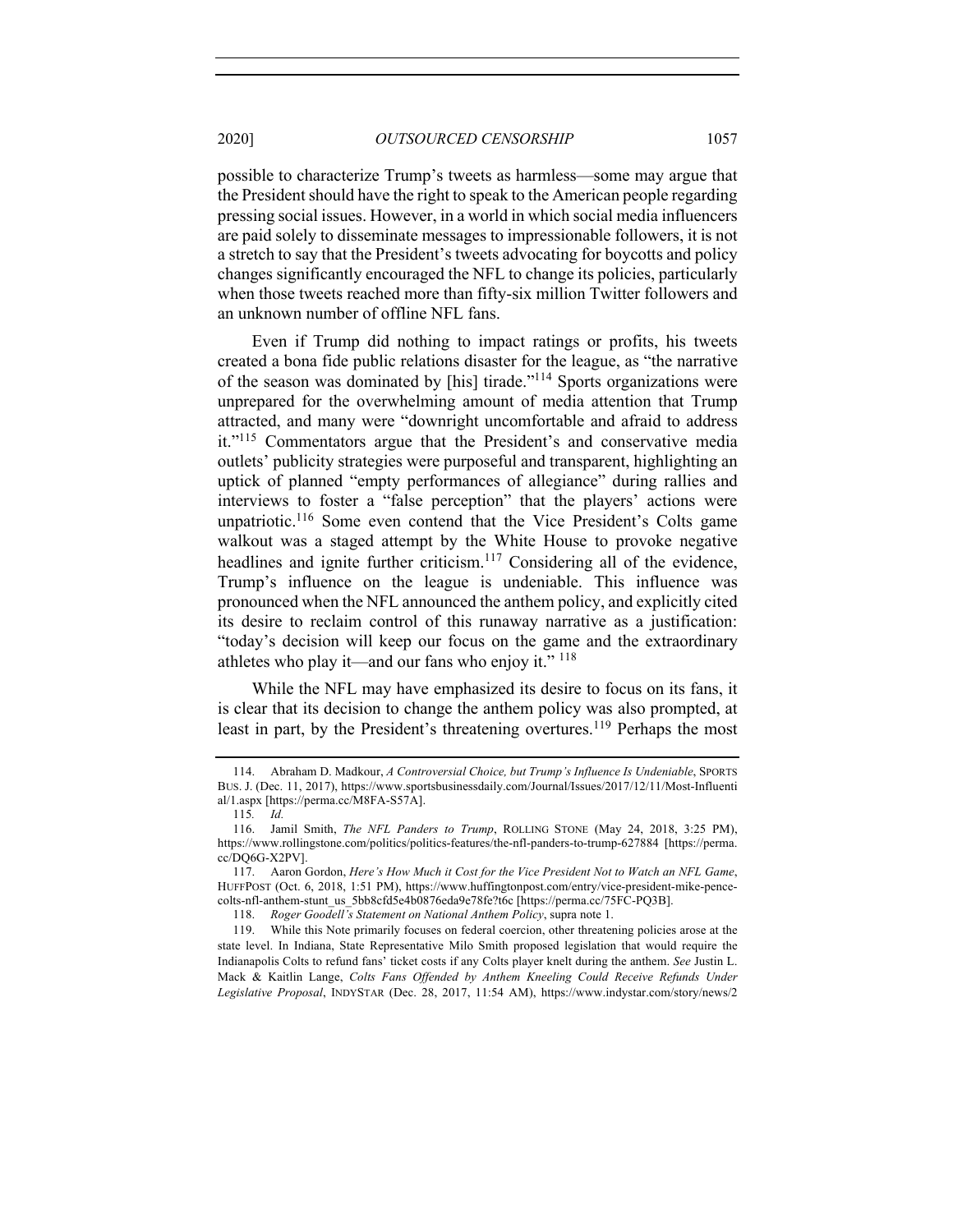influential threat in response to the protests and the League's inaction was Trump's October 10 tweet, in which he questioned the NFL's tax-exempt status and casually suggested that the IRS should revoke it.<sup>120</sup> In this tweet, and the numerous statements in which the President repeatedly called on the League to change its policies, his motive was clear—and legally, his motive to exert undue influence is what matters most. Scholars have labeled this "attempt to leverage the threat of presidential power to compel certain actions by . . . private organizations" as "emphatically and quintessentially unconstitutional."<sup>121</sup>

It is evident that this threat influenced the League's departure from its decades-long anthem policy, with an NFL team source pointing unequivocally to Trump as the catalyst, stating, "Our league is f—king terrified of Trump. We're scared of him."122 A concrete manifestation of this fear reveals itself in the markedly different tones between Goodell's September and October statements. In September, Goodell firmly condemned Trump's hateful rhetoric in Alabama, along with the President's clear lack of respect for the League's players.123 However, responding within a matter of hours to Trump's October tweet calling for a reclassification of the NFL's tax-exempt status,<sup>124</sup> Goodell notably departed from his previous statement's critical tone and agreed with the President that all players should stand for the anthem.<sup>125</sup> The latter statement mirrored the league's official anthem policy, which debuted in May of 2018.126

The anthem policy was ultimately rescinded after the players union filed a formal grievance in July, alleging that it infringed on players' rights and violated their collective bargaining agreement.<sup>127</sup> Because negotiations between the two parties remained ongoing at the start of the 2018–2019 season, the anthem restrictions never took effect. At the League's annual meeting in October of 2018, the owners punted the issue and kept the anthem policy on the sidelines. The decision not to revisit the controversy was due in part to fewer player protests, improved ratings, televised broadcasts no

<sup>017/12/28/</sup>colts-fans-offended-anthem-kneeling-could-receive-reindiana-lawmaker-pushes-legislationrefund-sport/986895001 [https://perma.cc/Y5L3-8QAN].

<sup>120.</sup> Trump, *supra* note 95.

<sup>121.</sup> Sara Swartzwelder, *Taking Orders from Tweets: Redefining the First Amendment Boundaries of Executive Speech in the Age of Social Media,* 16 FIRST AMEND. L. REV. 538, 555–56 (2018).

<sup>122.</sup> Smith, *supra* note 116.

<sup>123.</sup> Michel, *supra* note 91.

<sup>124.</sup> Trump, *supra* note 95.

<sup>125.</sup> Barca, *supra* note 97.

<sup>126.</sup> *Roger Goodell's Statement on National Anthem Policy*, *supra* note 1.

<sup>127.</sup> Colin Dwyer, *NFL Players Union Files Grievance over League's New National Anthem Policy*, NPR (July 10, 2018, 5:54 PM), https://www.npr.org/2018/07/10/627717067/nfl-players-unionfiles-grievance-over-leagues-new-national-anthem-policy [https://perma.cc/25MM-569G].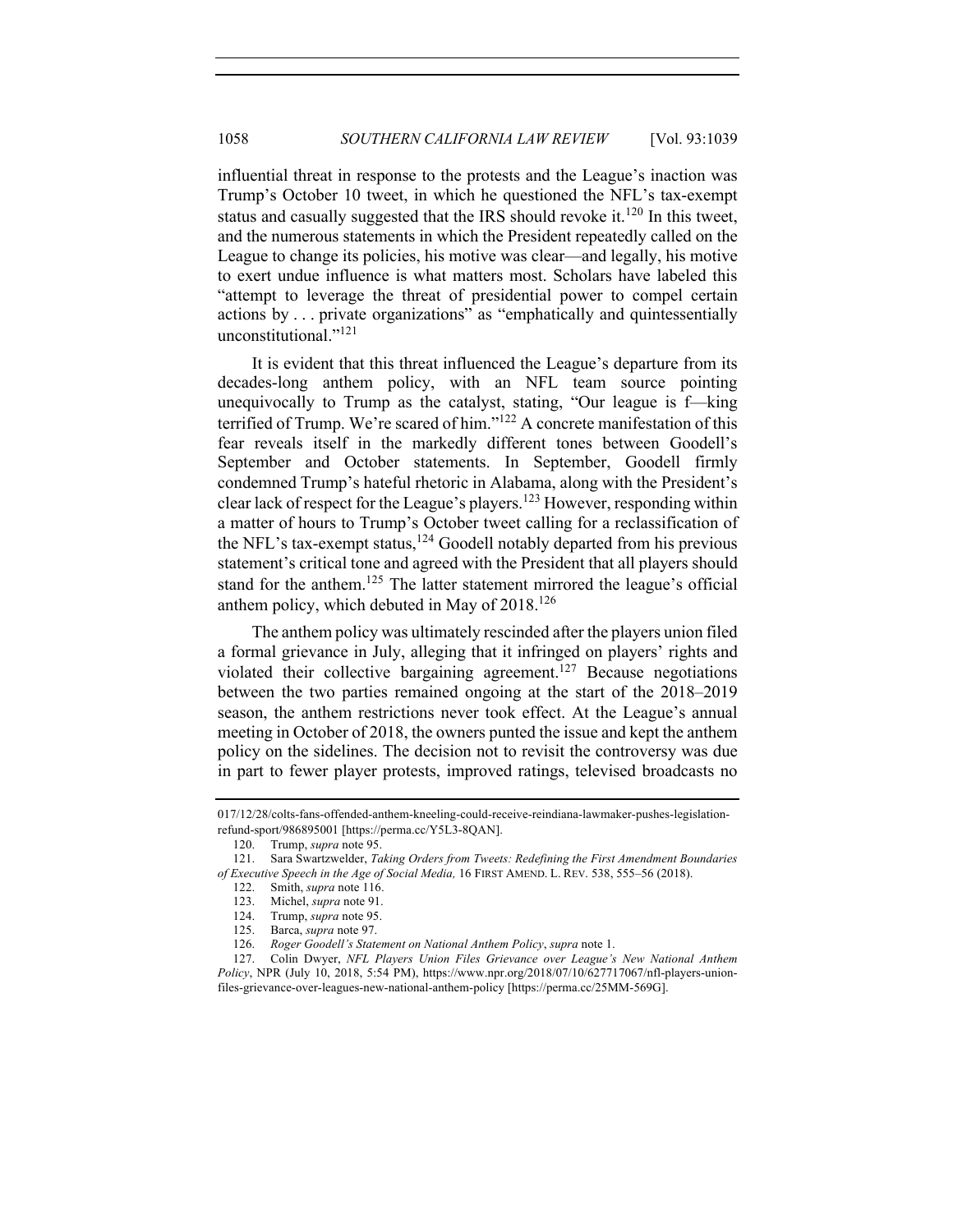longer airing the national anthem, and notably, less frequent criticism from the President.<sup>128</sup>

#### III. THE GROWING DANGER OF OUTSOURCED CENSORSHIP

Utilizing a combination of statements, actions, and threats, the President strongly encouraged, and attempted to coerce the League to require its players to stand during the national anthem. Even though the policy was never reinstated following the players union grievance, the Executive's willingness to break presidential norms and provoke controversy undoubtedly still exists. Trump's behavior in the months preceding the anthem policy serves as a compelling case study—one that highlights the danger of allowing government actors to violate the Constitution in the name of maintaining a formalistic distinction between public and private action. Absent strong judicial enforcement of a broad state action doctrine, the President precipitated a policy that allowed the government to defy the First Amendment by outsourcing censorship of constitutionally protected speech.

Alarmingly, Trump's overt encouragement and coercion of private actors transcends the NFL. Universities, news outlets, and social media and technology companies have all fallen victim to a similar breed of callous rhetoric and threats. Although these parallels do not precisely mirror the danger exposed by the NFL controversy, they provide context for the dangers facing American civil liberties if courts fail to recognize and contain the President's incessant pressure on private actors to comply with his ideology, in reckless disregard for the First Amendment.

#### A. UNIVERSITIES

Following an outbreak of violent protests, which led the University of California at Berkeley to cancel a February 2017 event featuring notoriously inflammatory conservative commentator Milo Yiannopoulos,<sup>129</sup> Trump threated to revoke the school's federal funding due to his belief that Berkeley "does not allow free speech and practices violence on innocent people with ... different point[s] of view."<sup>130</sup> Aside from the hotly debated questions of whether the Berkeley administration actually discriminated

<sup>128.</sup> Charles Robinson, *NFL Owners Take a Knee, Leave National Anthem Policy Alone*, YAHOO! (Oct. 17, 2018, 4:57 PM), https://sports.yahoo.com/nfl-owners-take-knee-leave-national-anthem-policyalone-235750291.html [https://perma.cc/LAJ3-B7VZ].

<sup>129</sup>*. See* Susan Svrluga, *Trump Threatens UC-Berkeley's Funding After Violent Protests Shut Down a Speaker*, WASH. POST (Feb. 2, 2017), https://www.washingtonpost.com/local/education/trumpthreatens-uc-berkeleys-funding-after-violent-protests-shut-down-a-speaker/2017/02/02/2a13198a-e984- 11e6-b82f-687d6e6a3e7c\_story.html?utm\_term=.c69fcb0b20fa [https://perma.cc/SB6J-Q9HC].

<sup>130.</sup> Donald Trump (@realDonaldTrump), TWITTER (Feb. 2, 2017, 3:13 AM), https://twitter.com/re alDonaldTrump/status/827112633224544256.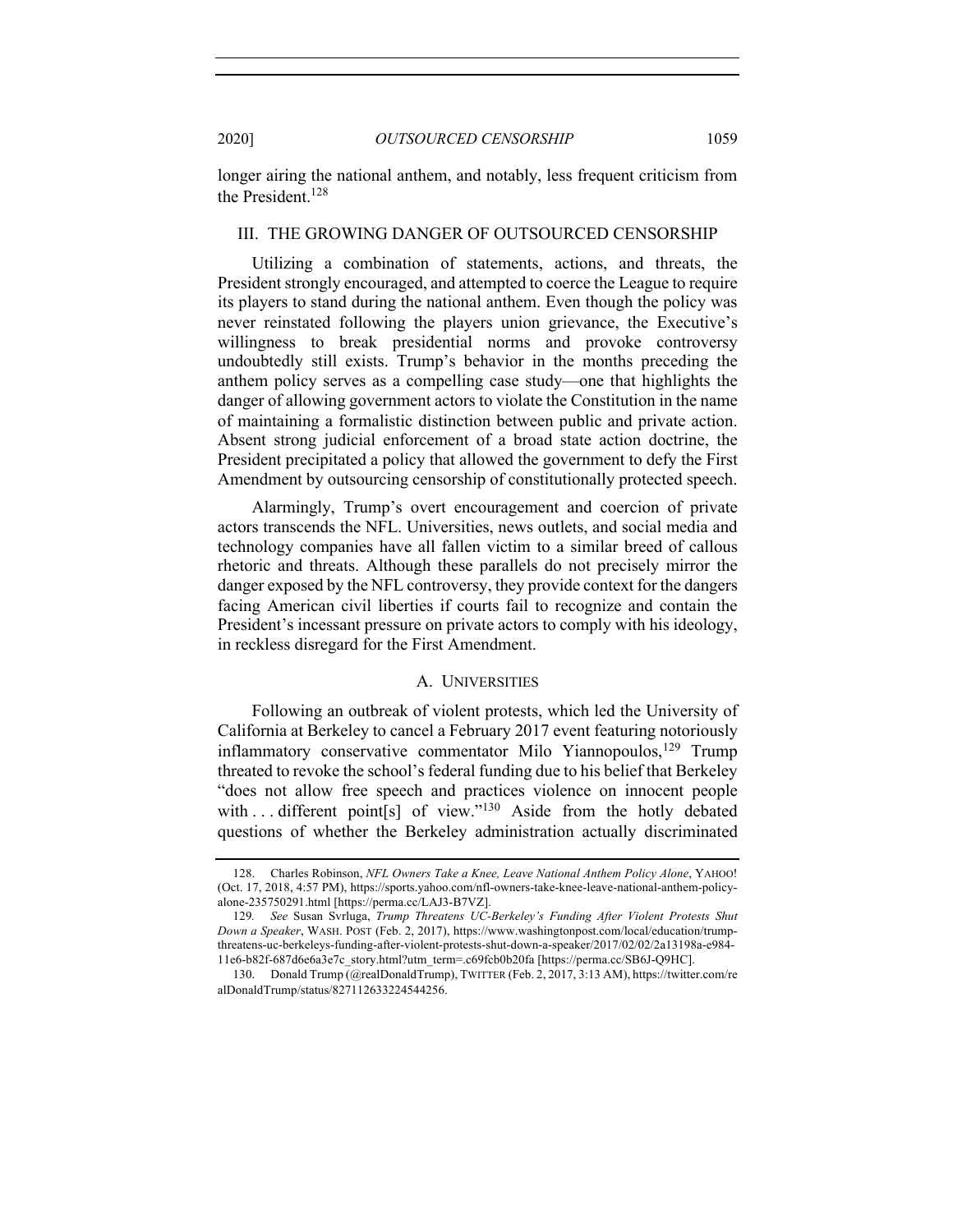against conservative voices, $131$  or whether universities should be able to police campus speakers,132 the President's comments constitute a threat against all universities that fail to comply with, and endorse his speech preferences. Moreover, while the President's response to the Berkeley controversy certainly parallels his NFL threats, Berkeley is a public university, and should it choose to restrict students' civil liberties, finding state coercion would be superfluous.

However, private universities still face concrete risks in a country where more than a quarter of college students attend private institutions.<sup>133</sup> This risk materialized during Trump's speech at the 2019 Conservative Political Action Conference. Referencing the unfair treatment of Hayden Williams, a conservative activist who was punched in the face by a man at Berkeley,  $134$ the President pledged to sign an executive order conditioning universities' eligibility for federal research grants on their efforts to protect conservative students' free speech rights.<sup>135</sup> An active imagination is not required to envision the government, in response to speech it seeks to censor or promote, further extending this threat to private universities' favorable tax privileges or student aid funding. It is certainly questionable whether Trump actually possesses the power to singlehandedly strip federal funds from public or private universities.<sup>136</sup> Even if he cannot, his threats risk negatively  $impacting<sup>137</sup>$  and unconstitutionally influencing private universities' policies regarding sensitive speech issues.

<sup>131</sup>*. See* Young Am.'s Found. v. Napolitano, No. 17-cv-02255, 2018 U.S. Dist. LEXIS 70108, at \*15–25 (N.D. Cal. Apr. 25, 2018).

<sup>132</sup>*. See* ROBERT POST, THE CLASSIC FIRST AMENDMENT TRADITION UNDER STRESS: FREEDOM OF SPEECH AND THE UNIVERSITY (Yale Law Sch., Pub. L. Res. Paper No. 619, 2017).

<sup>133.</sup> As of Fall 2010, 5,873,317 students were enrolled in private universities. *Number of Degree-Granting Institutions and Enrollment in These Institutions, by Enrollment Size, Control, and Level of Institution: Fall 2010*, NAT'L CTR. FOR EDUC. STATISTICS, https://nces.ed.gov/programs/digest/d11/table s/dt11\_248.asp [https://perma.cc/WV66-VG9Q].

<sup>134.</sup> "Neither Williams nor the man suspected of punching him are students at UC Berkeley." Harmeet Kaur, *Trump Vows to Sign an Executive Order Requiring Colleges to 'Support Free Speech'*, CNN (Mar. 2, 2019, 5:00 PM), https://www.cnn.com/2019/03/02/politics/trump-executive-order-colleg es-free-speech/index.html [https://perma.cc/HXT6-MYNX].

<sup>135</sup>*. Id.*

<sup>136.</sup> Greg Toppo, *Can Trump Pull Funding from UC Berkeley? Not Likely, Experts Say*, USA TODAY (Feb. 2, 2017, 2:14 PM), https://www.usatoday.com/story/news/2017/02/02/trumps-threat-pullfederal-funding-uc-berkeley-empty-one-experts-say/97401818 [https://perma.cc/T93R-QQ4K].

<sup>137.</sup> Increased protections for divisive speakers on campus have the potential to divert university funding away from crucial student services and initiatives. For example, Berkeley spent more than \$4 million in September 2017 on security efforts for far-right speakers. *See* Michael Simkovic, *Anti-University "Free Speech" Legislation Will Divert Education Funds to Demagogues and Facilitate Monitoring, Intimidation, and Harassment of Academic Communities*, BRIAN LEITER'S L. SCH. REP. (May 28, 2018), https://leiterlawschool.typepad.com/leiter/2018/05/anti-university-free-speech-legislat ion-will-divert-education-funds-to-demagogues-and-will-facilitat.html [https://perma.cc/SMM5-3MJ5].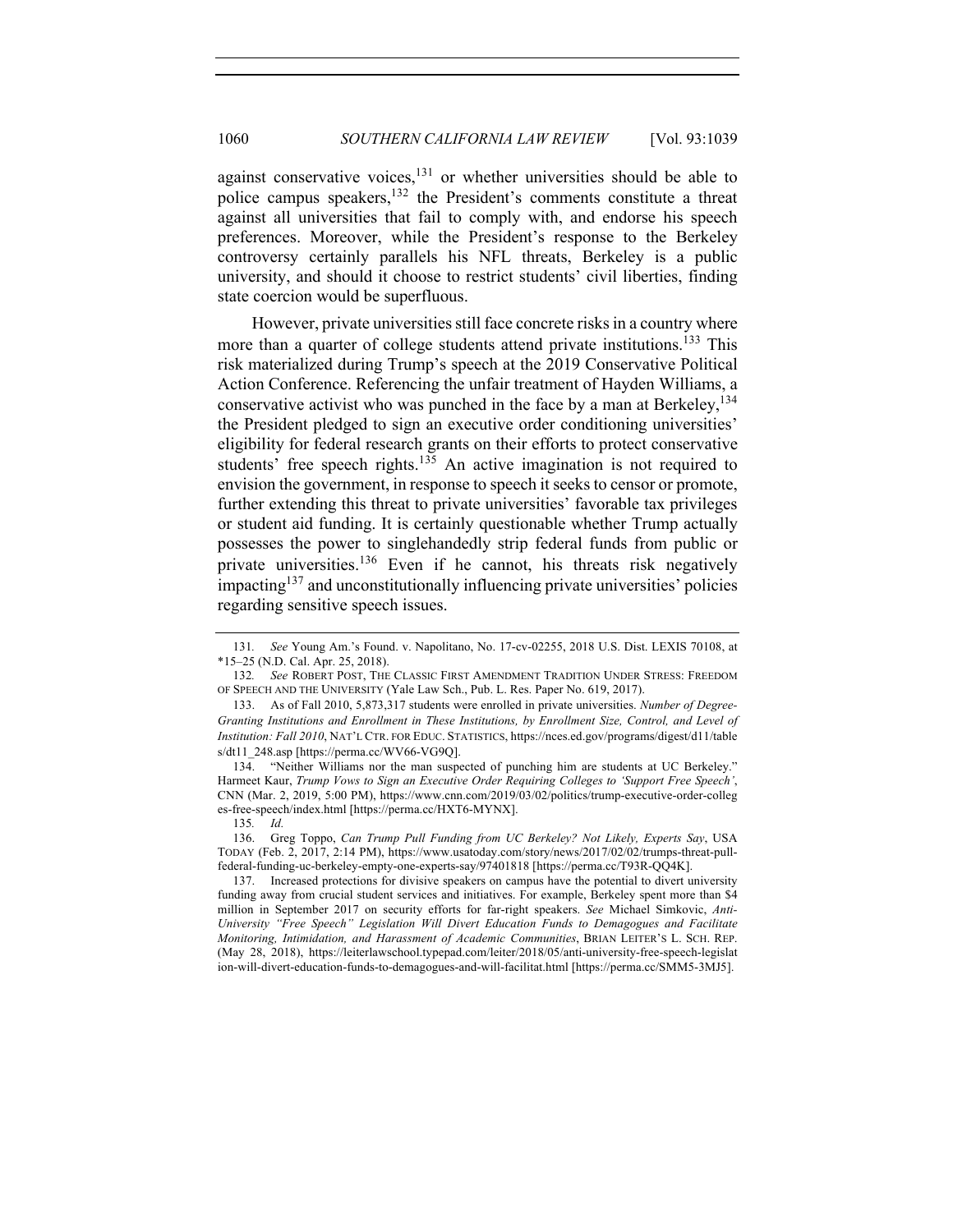#### B. NEWS OUTLETS

The President's ability to restrict press freedoms is another area ripe for judicial concern. While courts have successfully addressed some of the Administration's direct press violations,<sup>138</sup> private news outlets are still regularly subject to covert government influence and overt Presidential criticism and coercion. Even though the Federal Communications Commission ("FCC") is an independent agency, and thus its commissioners do not directly answer to the President, it has tremendous power to affect media companies' behavior. Notably, its decisions are well-protected and unlikely to be struck down, as FCC "procedures allow it to avoid judicial review . . . for many years," and in the event a case does make it to court, an extremely deferential standard of review is employed.<sup>139</sup> Behind closed doors, the FCC garners additional control by dangling prospective "discretionary government regulation," which is often "enough to influence a media company's behavior."<sup>140</sup> This, in conjunction with the Commission's non-statutorily granted merger-authority, makes for a powerful persuasive tool.<sup>141</sup>

Conversely, the President has attempted to exert direct control over news outlets through the Justice Department. During the AT&T-Time Warner merger, lawmakers expressed concerns that Justice Department efforts to block the deal were Trump's way of punishing CNN, a recurring antagonist and Time Warner subsidiary, for its unfavorable coverage of his administration.<sup>142</sup> Despite repeated assurances from the Justice Department that its objection to the merger had nothing to do with the President's disdain for CNN, behind closed doors, the lawsuit reportedly stemmed directly from presidential orders given months earlier to "get [that] lawsuit filed . . . I want that deal blocked!"143 Lawmakers were so worried about Trump's undue influence that during Senate hearings on the merger, Senator Richard Blumenthal explicitly "asked the chief executives of both companies 'to commit that [their] news coverage will in no way be influenced or impacted

<sup>138</sup>*. See* Transcript of Motion Hearing, *CNN, Inc. v. Trump*, No. 18-cv-02610 (D.D.C. Nov. 16, 2018), ECF No. 23-1.

<sup>139.</sup> Fred Campbell, *The First Amendment Moral in Trump's Criticism of Mass Media*, FORBES (Oct. 3, 2018, 9:48 AM), https://www.forbes.com/sites/fredcampbell/2018/10/03/the-first-amendmentmoral-in-trumps-criticism-of-mass-media [https://perma.cc/2337-RU5T].

<sup>140</sup>*. Id.*

<sup>141</sup>*. See* Harold Furchtgott-Roth, *The FCC and Kafkaesque Merger Reviews*, FORBES (Apr. 19, 2016, 5:28 PM), https://www.forbes.com/sites/haroldfurchtgottroth/2016/04/19/the-fcc-and-kafkaesquemerger-reviews/#5e2de8797b39 [https://perma.cc/9AD4-PR9F].

<sup>142.</sup> Campbell, *supra* note 139.

<sup>143.</sup> Jane Mayer, *The Making of the Fox News White House*, NEW YORKER (Mar. 4, 2019), https://www.newyorker.com/magazine/2019/03/11/the-making-of-the-fox-news-white-house [https://pe rma.cc/8CM9-TRA6].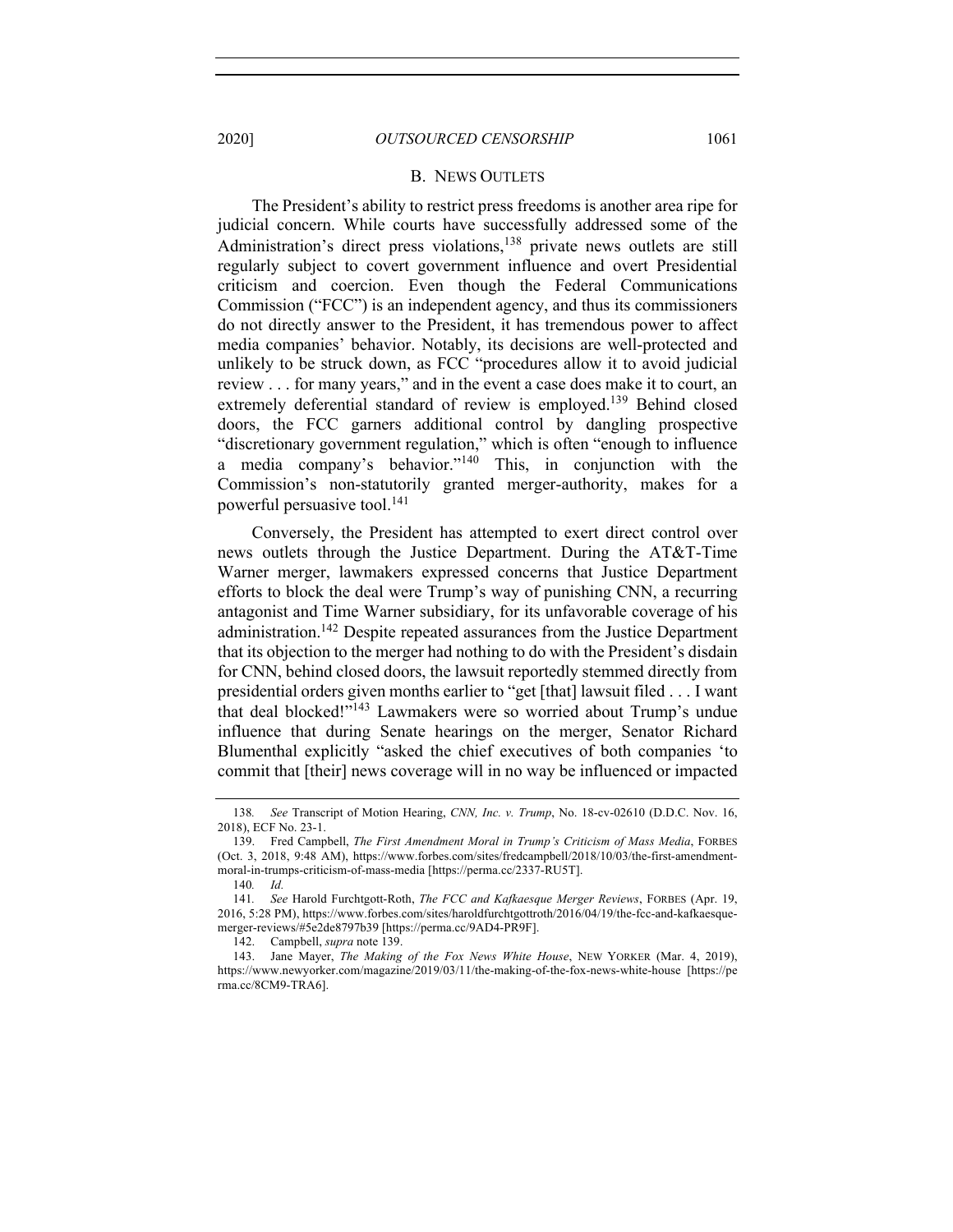by what the President of the United States says about this transaction.' "144 In contrast, when the conservative news outlet Fox attempted, in a similar deal, to sell its entertainment business to Disney, Trump "publicly congratulated" Rupert Murdoch, Fox's Executive Chairman, on the transaction before the Justice Department "signed off on the deal" after it failed to find any "serious antitrust concerns."<sup>145</sup>

Furthermore, the President's unorthodox press criticisms, which are so markedly similar to his anti-NFL rhetoric, have become commonplace. Trump regularly bashes the New York Times, the Washington Post, MSNBC, and CNN, $^{146}$  (even referring to the Times as the "true enemy of the people,")<sup>147</sup> while praising Fox News' more favorable coverage.<sup>148</sup> Although it is hard to tell whether this barrage of negative attention has inhibited any of these news outlets' critical coverage of him, it has arguably influenced their hiring and programming choices. Despite the fact that characteristically "liberal" outlets enjoyed considerable success following Trump's election,<sup>149</sup> many have attempted to appease conservative critics by hiring right-leaning commentators and journalists.150 Some argue that these new conservative positions came at the expense of left and far-left viewpoints.<sup>151</sup> Even though the media's response is not patently unconstitutional, meaningful press freedoms certainly cease to exist in a world in which the President can bully private companies into changing their hiring and programming decisions, as these practices ultimately distort the national news landscape.

Finally, much like his attacks on the NFL and U.C. Berkeley, the President has used Twitter to overtly threaten media outlets with which he disagrees. In a quasi-denial of stories covering his tumultuous relationship

<sup>144.</sup> Campbell, *supra* note 139 (alteration in original)*.*

<sup>145.</sup> Mayer, *supra* note 143.

<sup>146.</sup> David A. Graham, *Trump Wants to Censor the Media*, ATLANTIC (Oct. 5, 2017), https://www. theatlantic.com/politics/archive/2017/10/trump-wants-to-censor-the-press/542142 [https://perma.cc/68J 4-EGUE].

<sup>147.</sup> Donald Trump (@realDonaldTrump), TWITTER (Feb. 20, 2019, 5:49 AM), https://twitter.com/ realDonaldTrump/status/1098218016255414272.

<sup>148.</sup> Alex Shepard, *Donald Trump Is Treating Fox News Like it's State TV*, NEW REPUBLIC (June 27, 2017), https://newrepublic.com/minutes/143564/donald-trump-treating-fox-news-like-its-state-tv [htt ps://perma.cc/9SB6-WD9F].

<sup>149.</sup> "MSNBC just posted its highest-ever quarterly ratings, beating centrist CNN in prime time. The *Times* reported record-breaking subscriber growth. The *Post* is aggressively expanding amid record online traffic and ad revenue." Will Oremus, *Why Are the* Times*, the* Post*, and MSNBC on a Conservative Hiring Spree?*, SLATE (May 9, 2017, 6:40 PM), https://slate.com/news-and-politics/2017/05/why-arethe-nyt-wapo-and-msnbc-on-a-conservative-hiring-spree.html [https://perma.cc/V3C7-8BLS].

<sup>150</sup>*. Id.*

<sup>151.</sup> Michael Sainato, *Liberal Mainstream Media Continues Blacking Out Progressives, Hires Conservatives*, OBSERVER (May 1, 2017, 7:12 AM), https://observer.com/2017/05/mainstream-mediahires-conservatives-lacks-progressives [https://perma.cc/Y4YK-9L3E].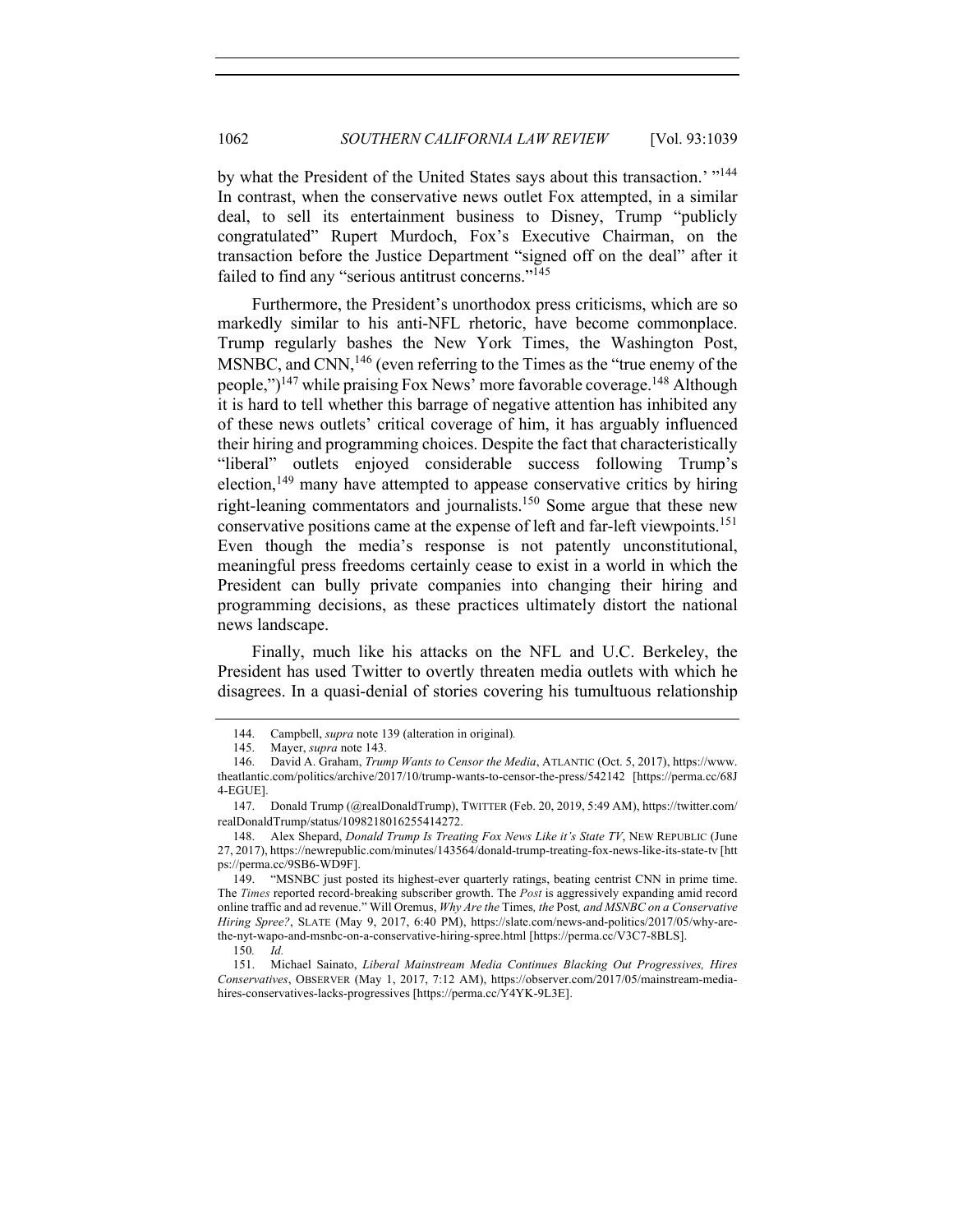with former Secretary of State Rex Tillerson, Trump called for a Senate investigation "into the Fake News Networks in OUR country to see why so much of our news is just made up-FAKE!"<sup>152</sup> A few days later, after attacking the NFL's tax-exempt status, the President threatened to "challenge" NBC's broadcast license in response to what he characterized as perpetually unfavorable coverage.153 Shortly after, Trump expanded his criticism to "partisan, distorted and fake" network news.<sup>154</sup> His solution? "[L]icenses must be challenged and, if appropriate, revoked."155 Almost a year later, the President reignited the controversy, and again asked the FCC to look into NBC's license, citing the network's low "journalistic standards" and "unethical conduct"156 in the wake of a story that claimed NBC blocked journalists from investigating Harvey Weinstein.<sup>157</sup> Aside from whether or not the President actually has the power to direct the FCC to consider these licenses<sup>158</sup> or to force the Senate to investigate news outlets, he is at least abusing his presidential powers and at most toeing an unconstitutional line. By allowing Trump to constantly criticize non-conservative news outlets, conflate "fictitious news designed to mislead with reporting he simply doesn't like,"<sup>159</sup> and subsequently threaten outlets for disseminating those stories, courts have assented to a new form of indirect First Amendment degradation, designed to censor and control the news media. If press freedoms are to remain meaningful, courts must assiduously police the connection between the Administration's threats and news outlets' responses to them.

# C. SOCIAL MEDIA AND TECHNOLOGY COMPANIES

Finally, the President has steadily criticized and threatened Google, Twitter, and Facebook for what he claims is anti-conservative bias.<sup>160</sup> In

<sup>152.</sup> Donald Trump (@realDonaldTrump), TWITTER (Oct. 5, 2017, 3:59 AM), https://twitter.com/ realDonaldTrump/status/915894251967385600.

<sup>153.</sup> Donald Trump (@realDonaldTrump), TWITTER (Oct. 11, 2017, 6:55 AM), https://twitter.com/ realDonaldTrump/status/918112884630093825.

<sup>154.</sup> Donald Trump (@realDonaldTrump), TWITTER (Oct. 11, 2017, 5:09 PM), https://twitter.com/ realDonaldTrump/status/918267396493922304.

<sup>155</sup>*. Id.*

<sup>156.</sup> Donald Trump (@realDonaldTrump), TWITTER (Sept. 4, 2018, 7:58 AM), https://twitter.com/ realdonaldtrump/status/1036991866124861440?lang=en.

<sup>157.</sup> Makini Brice & David Shepardson, *Trump Hits CNN and NBC, Urges 'Look at Their License': Tweet*, REUTERS (Sept. 4, 2018, 8:44 AM), https://www.reuters.com/article/us-usa-trump-media/trumphits-cnn-and-nbc-urges-look-at-their-license-tweet-idUSKCN1LK1Z1 [https://perma.cc/Q6E5-JLNA].

<sup>158</sup>*. Id.* The FCC is an independent agency that does not answer to the President, and "the FCC's chairman said the agency does not have authority to revoke broadcast licenses over editorial decisions." *Id.*

<sup>159.</sup> Graham, *supra* note 146.

<sup>160.</sup> Although structural factors like Facebook's algorithm have not been proven to systematically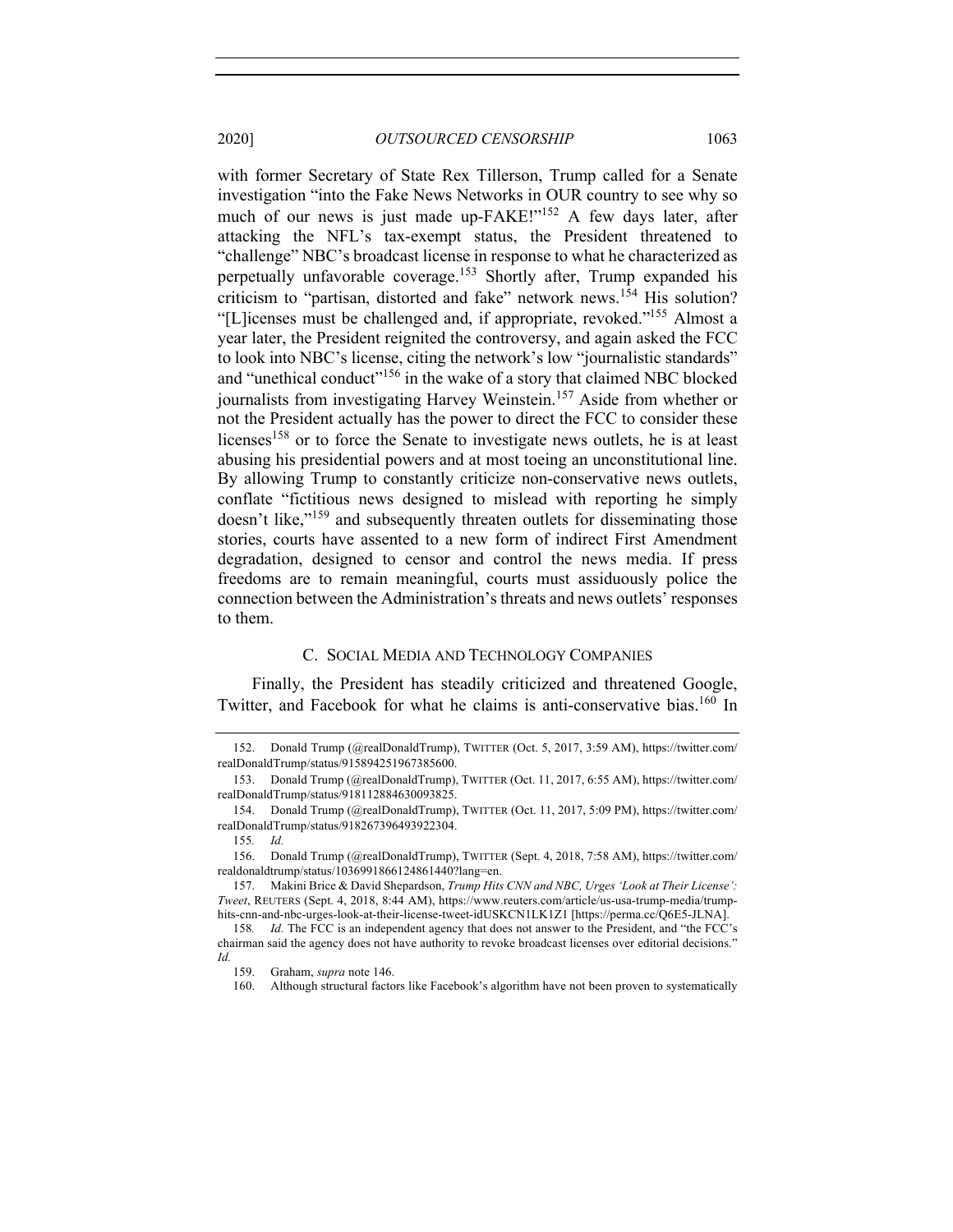August of 2018, Trump condemned the companies' allegedly unfair news results, warning them to "be careful" as they were "treading on very, very troubled territory."<sup>161</sup> He specifically criticized Google's search tool and asserted that it "RIGGED" results in favor of "Fake News Media" and "shut out" conservative media sources.<sup>162</sup> Trump contended that Google controlled "what we can & cannot see" by "hiding information and news" that favored his administration, and even stipulated that 96 percent of the site's search results for "Trump News" came from "Left-Wing Media" outlets.<sup>163</sup> The President ended the Twitter thread by ominously concluding that this "very serious situation-will be addressed!"<sup>164</sup> In response, both Facebook and Twitter sought conservative expertise to advise on their business practices and address growing accusations of liberal bias.<sup>165</sup>

Another debate has also emerged over the platforms' uniform enforcement of community posting rules. While Twitter recently enforced policies that prohibit spreading "misinformation related to the voting process" and "glorifying violence" against two presidential tweets,<sup>166</sup> Mark Zuckerberg cited his discomfort with "acting as an 'arbiter of truth'" as the rationale behind Facebook's failure to invoke similar rules in response to the same posts.<sup>167</sup> Facebook employees, angered by the company's decision,

162. Donald Trump (@realDonaldTrump), TWITTER (Aug. 28, 2018, 8:02 AM), https://twitter.com/ realDonaldTrump/status/1034456273306243076.

163. Donald Trump (@realDonaldTrump), TWITTER (Aug. 28, 2018, 8:02 AM), https://twitter.com/ realDonaldTrump/status/1034456281120206848.

suppress conservative voices, former employees believe that the political biases of its "trending news" content curation team may have had a "chilling effect" on certain content because "either the curator didn't recognize the news topic or . . . they had a bias against Ted Cruz." Michael Nunez, *Former Facebook Workers: We Routinely Suppressed Conservative News*, GIZMODO (May 9, 2016, 9:10 AM), https://gizmodo.com/former-facebook-workers-we-routinely-suppressed-conser-1775461006 [https://pe rma.cc/X2ZD-L8RH].

<sup>161.</sup> Marissa Melton, *Trump Expands Google Criticism to Include Facebook, Twitter*, VOA NEWS (Aug. 28, 2018, 7:30 PM), https://www.voanews.com/a/trump-expands-google-criticism-to-includefacebook-twitter/4548183.html [https://perma.cc/U5DZ-FLT3].

<sup>164</sup>*. Id.*

<sup>165.</sup> Jessica Guynn, *'Fake Social,' 'Fake Search' Are the New 'Fake News' as Trump Attacks Tech Ahead of Midterms*, USA TODAY, https://www.usatoday.com/story/tech/news/2018/08/30/trump-attacksfacebook-google-and-twitter-midterms/1144471002 [https://perma.cc/DLY4-PLU2] (last updated Sept. 5, 2018).

<sup>166.</sup> The first tweet, which Twitter flagged for spreading misinformation about the voting process, stated that "Mail-In Ballots will be . . . substantially fraudulent. Mail boxes will be robbed, ballots will be forged & even illegally printed out & fraudulently signed." The second tweet, which Twitter flagged because it violated rules about glorifying violence, threatened Minneapolis protestors stating, "when the looting starts, the shooting starts." Donald Trump (@realDonaldTrump), TWITTER (May 26, 2020, 5:17 AM), https://twitter.com/realDonaldTrump/status/1265255835124539392; Donald Trump (@realDonaldTrump), TWITTER (May 28, 2020, 9:53 PM), https://twitter.com/realdonaldtrump/status/ 1266231100780744704.

<sup>167.</sup> Kevin Roose, *The President Versus the Mods*, N.Y. TIMES (May 29, 2020), https://www.nyt imes.com/2020/05/29/technology/trump-twitter.html [https://perma.cc/4H3H-JPVZ].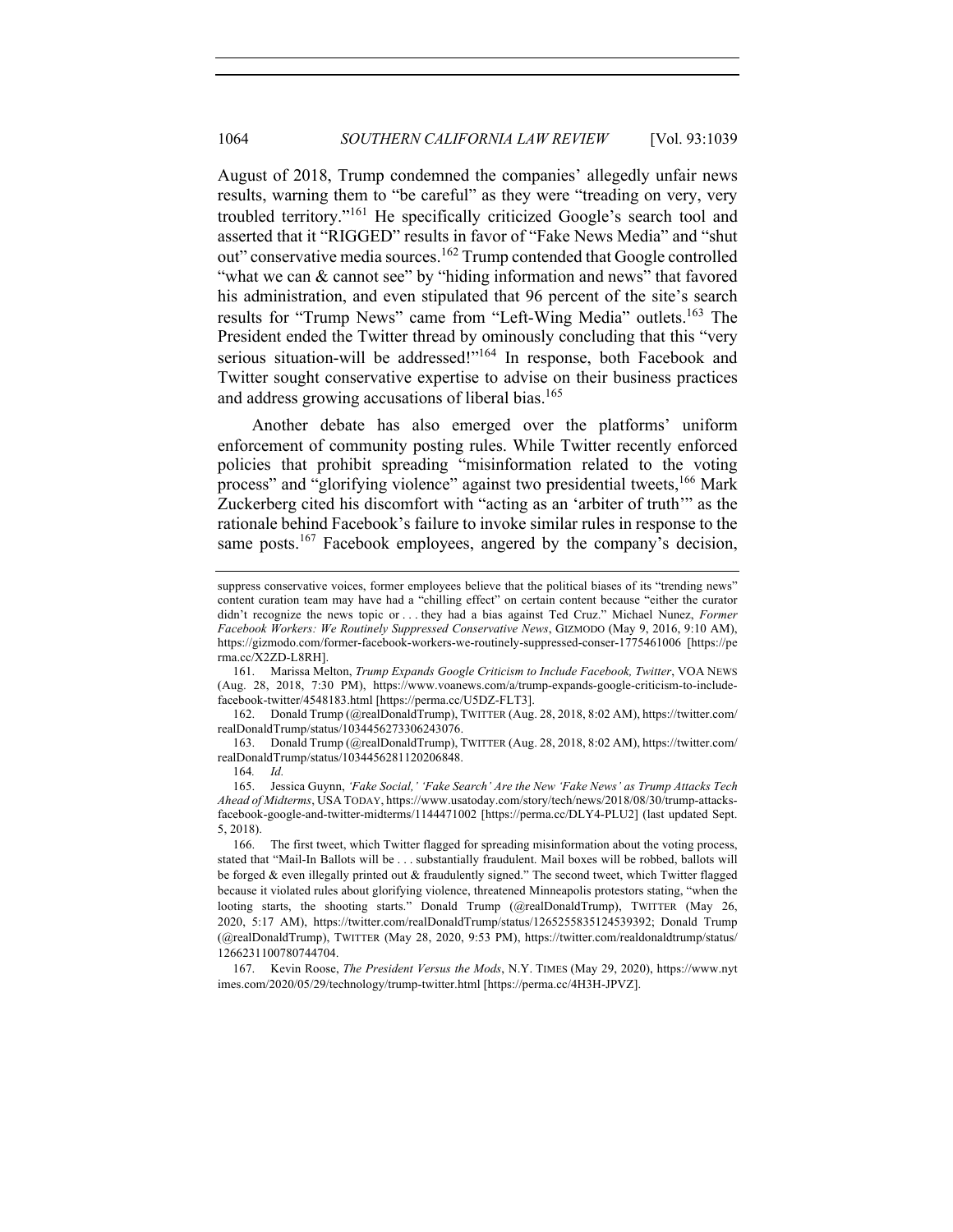believed that Trump's posts remained untouched "out of fear of Facebook being regulated or broken up."<sup>168</sup> Facebook is right to fear regulatory retaliation. In response to Twitter's initial fact-check of the mail-in voting post,<sup>169</sup> the administration issued an executive order targeting social platforms' broad legal immunity.<sup>170</sup> The order instructed the FCC to "start a rule-making process to clarify when social media companies should" retain their liability protections.171 One FCC commissioner publicly noted her concern for the "huge thicket of First Amendment issues" that the order raises, fearing that it would transform the agency into "the president's speech police."<sup>172</sup>

While the danger of technology and social media companies censoring content at the behest of the government is nothing new, (the Obama Administration "held closed-door meetings with social media executives to 'learn how' [the companies'] platforms could counter 'radicalization' ") never before has the government overtly attempted to coerce restraints on personally damaging and politically unfavorable content.<sup>173</sup> These censorship attempts are particularly dangerous because social media and technology companies' virtual "monopoly status" engenders "unusually strong incentives to comply with federal officials' requests regarding content curation."174 As a result, Trump's threats presumably have a higher likelihood of being heeded, seeing as this inherent vulnerability to "antitrust enforcement and other regulatory intervention . . . makes [these companies] more susceptible to coercion."<sup>175</sup> The apparent ease with which the Trump administration can influence social media and technology companies presents a slippery slope for online content distortion. Because these

<sup>168.</sup> Mike Isaac, Cecilia Kang, & Sheera Frenkel, *Zuckerberg Defends Hands-Off Approach to Trump's Posts*, N.Y. TIMES (June 2, 2020), https://www.nytimes.com/2020/06/02/technology/zuckerberg -defends-facebook-trump-posts.html [https://perma.cc/8MRY-KMKJ].

<sup>169.</sup> The President characterized "the fact-checking labels" as "censorship" designed to "stifl[e] conservative voices." Bobby Allyn, *Stung by Twitter, Trump Signs Executive Order to Weaken Social Media Companies*, NPR (May 28, 2020, 4:59 PM), https://www.npr.org/2020/05/28/863932758/stungby-twitter-trump-signs-executive-order-to-weaken-social-media-companies [https://perma.cc/EG7U-ZV 8Z].

<sup>170.</sup> The order suggests  $\S 230(c)$  of the Communications Decency Act, which shields internet platforms from liability for user-posted content, should no longer protect social media companies that "remove[] or restrict[] access to content" and "engage[] in editorial conduct." Exec. Order No. 13925, 85 Fed. Reg. 34,079 (June 6, 2020).

<sup>171.</sup> Allyn, *supra* note 169.

<sup>172.</sup> *Id.*

<sup>173.</sup> Fred Campbell, *Why the First Amendment Won't Save Google from Trump*, FORBES (Sept. 4, 2018, 3:54 PM), https://www.forbes.com/sites/fredcampbell/2018/09/04/why-the-first-amendment-wont -save-google-from-trump/#32f80dce237b [https://perma.cc/HP7L-GPVX].

<sup>174</sup>*. Id.*

<sup>175</sup>*. Id.*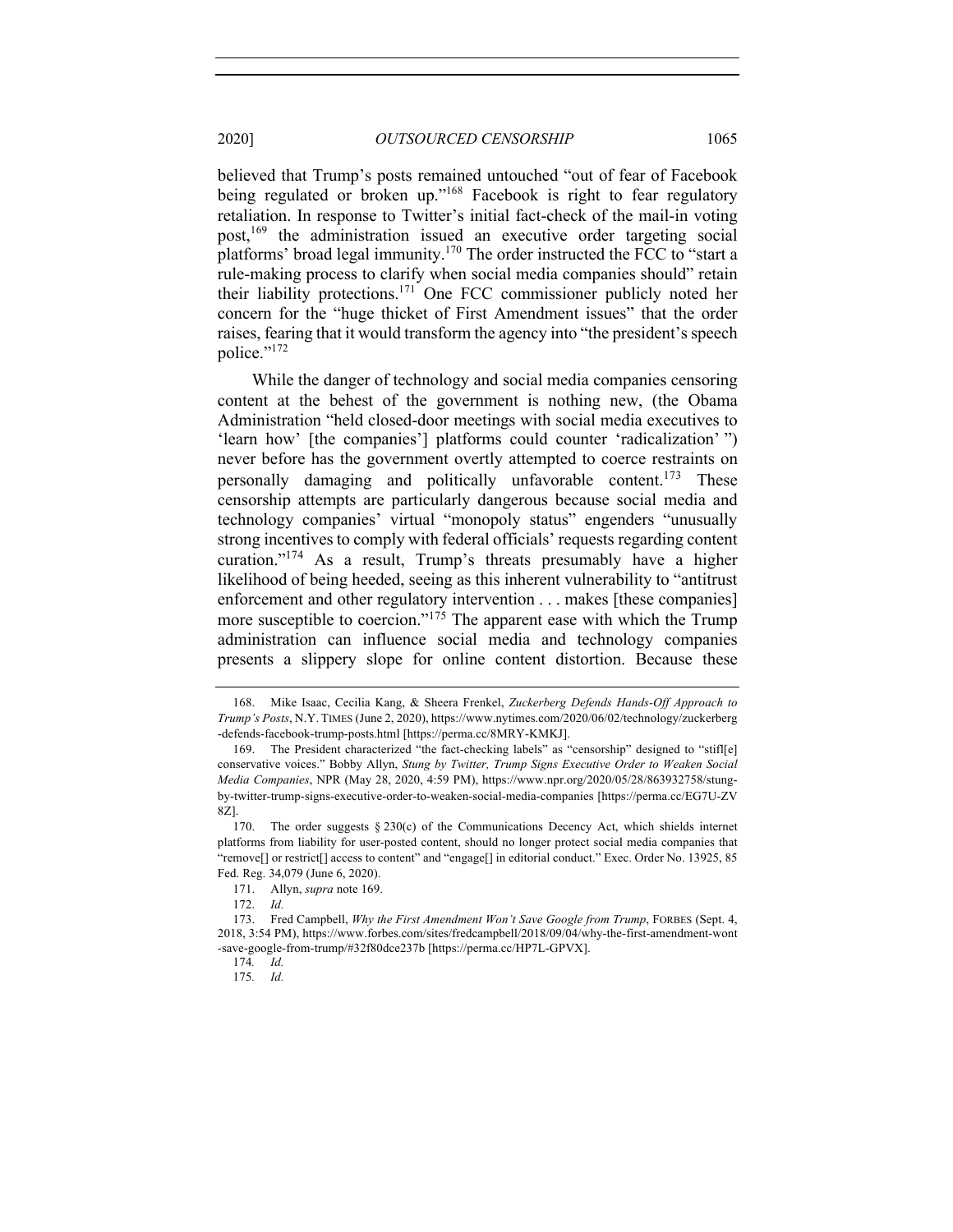companies maintain relative monopolies on search and social platforms, careful protection against government overreach is critical, as consumers essentially cannot access these services from any other providers.

While the ostensible strength of government coercion is undoubtedly cause for concern, the deceptive tactics that social media companies have used to defuse negative media attention are equally alarming. For example, in an effort to alleviate mounting conservative criticism, Facebook hired an opposition research group to allegedly write and proliferate pro-Facebook content on a right-wing news site that funneled stories to larger conservative outlets like Breitbart.176 Facebook was also accused of directing the group to shift media narratives by creating and disseminating disparaging content that drew "attention to unsavory business practices" at its competitors, Apple and Google.<sup>177</sup> These questionable tactics, employed in part as a response to Presidential criticism, reflect the dangerous lines companies seem increasingly willing to cross when faced with bad press. If threats of regulation and relentless negative commentary strong-arm private actors into creating, manipulating, and regulating speech in ways that appease the government's wishes, objectivity is woefully distorted. Much like the risk with news outlets, if the courts allow the President to exploit regulation as a threat in order to elicit favorable search rankings and social-media policy decisions, they effectively acquiesce to outsourced censorship and its myriad constitutional consequences.

# IV. THE COURT MUST REVIVE THE STATE ACTION DOCTRINE'S ENCOURAGEMENT THEORY

As it stands today, in cases in which a constitutional violation arguably falls within a grey area, the Court has abdicated its responsibility as a coequal branch of government by interpreting the state action requirement to insulate both government and private actors from accountability. However, in an era in which Presidential norms have arguably broken down,<sup>178</sup> and the Administration regularly uses threats and negative press to precipitate and outsource censorship to private actors, it is imperative for the Court to revive and rework the standard espoused in *Lombard*, <sup>179</sup> and hold private actors more vigorously accountable for state-coerced or encouraged behavior that

<sup>176.</sup> Aaron Mak, *How Facebook's PR Firm Used a Conservative News Site to Fiercely Attack its Rivals*, SLATE (Nov. 15, 2018, 5:14 PM), https://slate.com/technology/2018/11/facebook-definers-ntknetwork-conservative-news-site.html [https://perma.cc/AH8Z-4785]. Facebook denied these allegations, writing in a blog post that "The New York Times [was] wrong to suggest that we ever asked Definers to pay for or write articles on Facebook's behalf—or to spread misinformation." *Id.*

<sup>177</sup>*. Id.*

<sup>178</sup>*. See* West, *supra* note 3, at 321–25.

<sup>180.</sup> Lombard v. Louisiana, 373 U.S. 267, 270–74 (1963).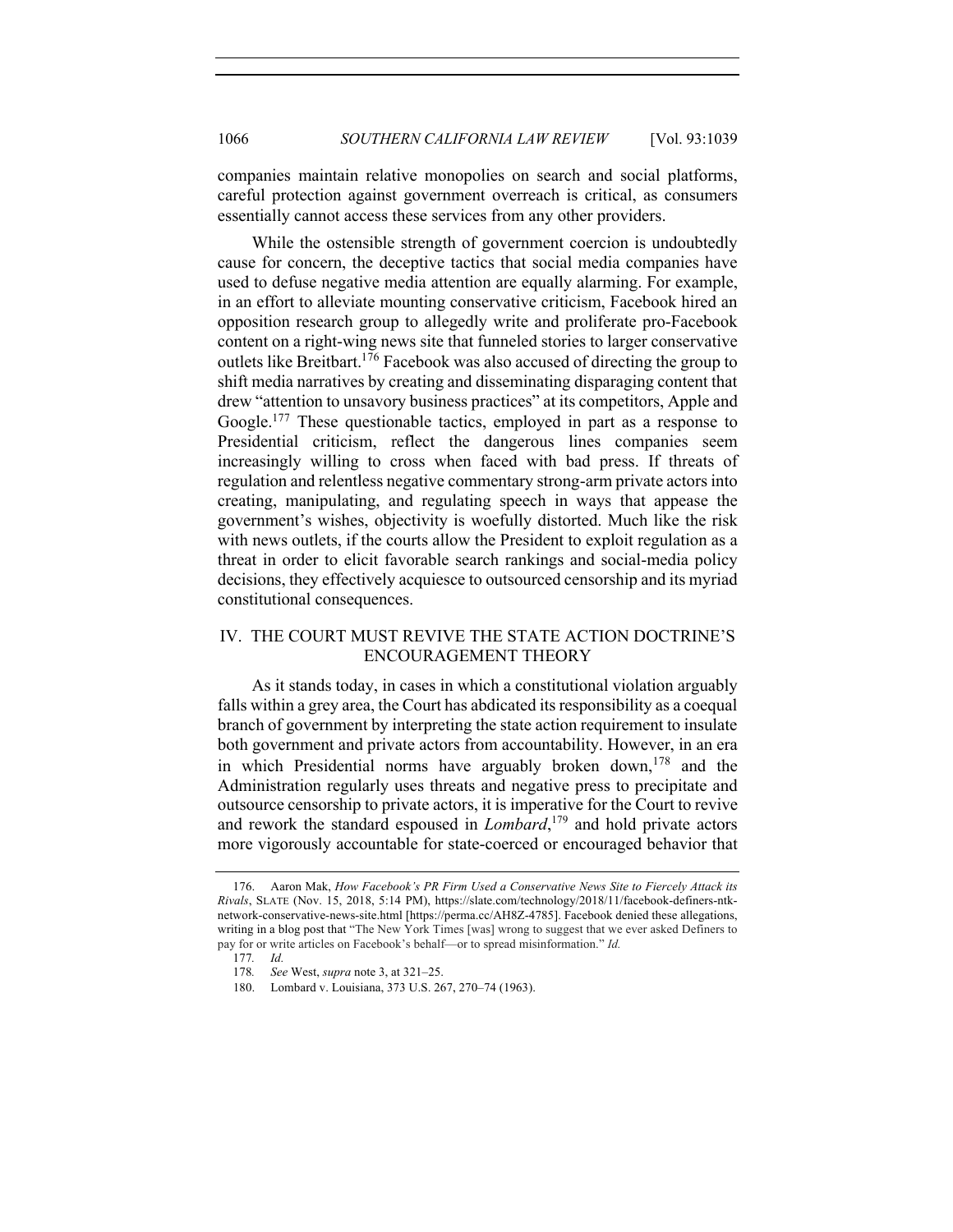would be independently unconstitutional if undertaken by the state.

This realist approach, one that acknowledges the fact that the government's use of coercive tactics and rhetoric indirectly violates the First Amendment, is necessary to restore a sense of equilibrium to American civil liberties and combat the growing threat of outsourced censorship. While the Court need not expand the state action doctrine, reconceptualizing its application to today's realities and applying it aggressively to cases in which there is strong evidence that the government has coerced or influenced private actors to restrict speech will help to curtail at least some of the current Administration's most deplorable constitutional abuses.

#### **CONCLUSION**

That the Trump Administration could unconstitutionally induce the NFL to instate its restrictive anthem policy raises grave concerns for the future of constitutional protections concerning universities, news outlets, and social media and technology companies. It remains to be seen what the Roberts Court would do if confronted with a case ripe for judicial review.

On the one hand, the Roberts Court's proponents paint it as an unprecedented champion of free speech, lauding its efforts to "expand the scope of individual choice about speech and reduce the area of government control and censorship."<sup>180</sup> Others have less faith in the new conservative majority, arguing that its continued Presidential deference invites Trump to "keep flouting the rule of law."181 This concern was validated by *Trump v. Hawaii*, an Establishment Clause case in which the Court declined to interrogate the overtly discriminatory motives behind the President's travel ban.<sup>182</sup> Justice Sotomayor's dissent echoed similar concerns and excoriated the majority's failure to "hold the coordinate branches to account when they defy our most sacred legal commandments."183

While there may be reason to believe that the Court's deference to the President's First Amendment violations will be confined to national security

<sup>180.</sup> Joel M. Gora, *Free Speech Matters: The Roberts Court and the First Amendment*, 25 J.L. & POL'Y 63, 123 (2016).

<sup>181.</sup> David Gans, *The Supreme Court Is Enabling President Trump*, TAKE CARE BLOG (June 28, 2018), https://takecareblog.com/blog/the-supreme-court-is-enabling-president-trump [https://perma.cc/D W22-MBCY].

<sup>182.</sup> Trump v. Hawaii, 138 S. Ct. 2392, 2423 (2018).

<sup>183</sup>*. Id.* at 2448 (Sotomayor, J., dissenting).